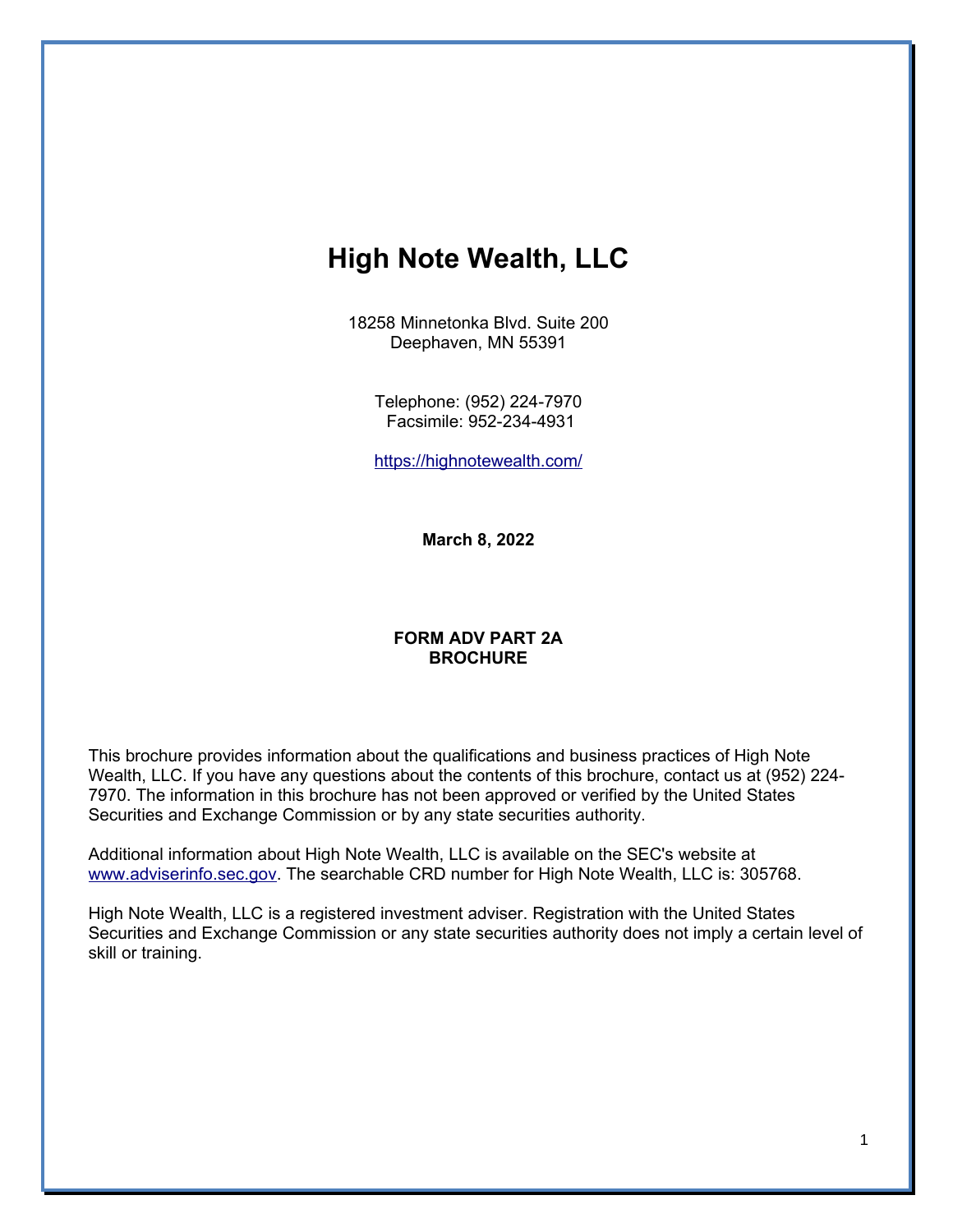# **Item 2 Summary of Material Changes**

Form ADV Part 2 requires registered investment advisers to amend their brochure when information becomes materially inaccurate. If there are any material changes to an adviser's disclosure brochure, the adviser is required to notify you and provide you with a description of the material changes.

Since our last annual updating amendment, dated March 25, 2021, we have made the following material changes to our Form ADV:

- We have updated our brochure to disclose and acknowledge that when we provide investment advice to you regarding your retirement plan account or individual retirement account, we are fiduciaries under ERISA and/or the IRC as applicable. For more information on this topic, including inherent conflicts of interest, and our compliance with Prohibited Transaction Exemption 2020-02 ("PTE 2020-02") refer to Item 4.
- We have also updated Item 4 and Item 5 to disclose that for certain clients, we also utilize the platform of a directly held mutual fund company, Capital Bank & Trust/American Funds Service Company ("AFS") to manage some 529 plans.
- We have also updated Item 10 to disclose that certain associated persons and/or executive officers of our firm also separately serve as a Board Member/Bank Director of and have personal bank accounts and loans with EntreBank, an unaffiliated bank located in Bloomington, MN.
- We have introduced an employee referral program as disclosed under the *Client Referrals and Other Compensation* section. Please see Item 14 for additional details.
- We accepted a U.S. Small Business Administration Payroll Protection Program loan on April 13, 2020 and complied with the requirements set forth. On July 1, 2021, the loan was forgiven and we have removed the reference thereto in Item 18.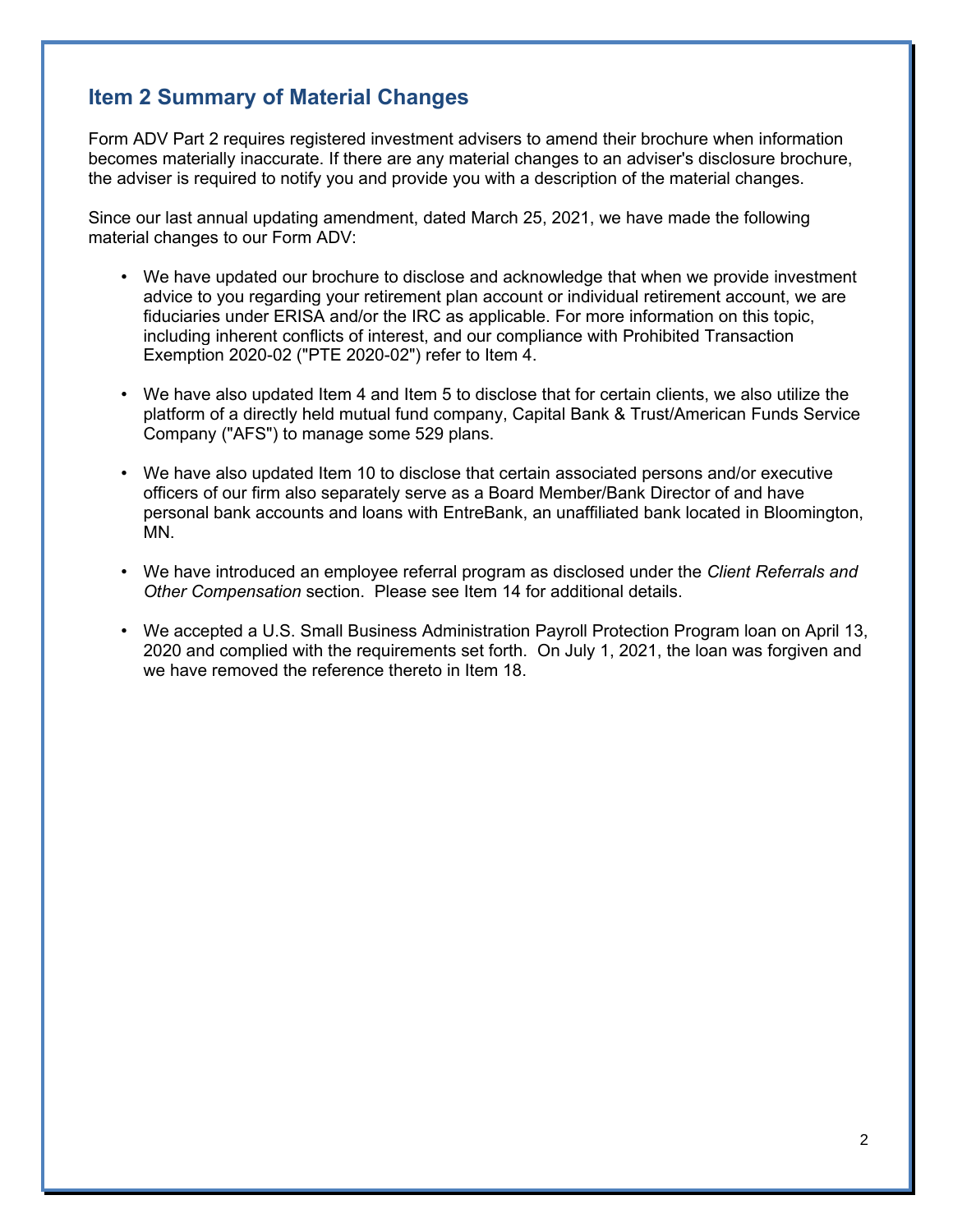# **Item 3 Table of Contents**

| Item 1 Cover Page                                                                             | Page 1  |
|-----------------------------------------------------------------------------------------------|---------|
| Item 2 Summary of Material Changes                                                            | Page 2  |
| Item 3 Table of Contents                                                                      | Page 3  |
| Item 4 Advisory Business                                                                      | Page 4  |
| Item 5 Fees and Compensation                                                                  | Page 7  |
| Item 6 Performance-Based Fees and Side-By-Side Management                                     | Page 10 |
| Item 7 Types of Clients                                                                       | Page 10 |
| Item 8 Methods of Analysis, Investment Strategies and Risk of Loss                            | Page 10 |
| Item 9 Disciplinary Information                                                               | Page 16 |
| Item 10 Other Financial Industry Activities and Affiliations                                  | Page 16 |
| Item 11 Code of Ethics, Participation or Interest in Client Transactions and Personal Trading | Page 17 |
| Item 12 Brokerage Practices                                                                   | Page 18 |
| Item 13 Review of Accounts                                                                    | Page 21 |
| Item 14 Client Referrals and Other Compensation                                               | Page 21 |
| Item 15 Custody                                                                               | Page 22 |
| Item 16 Investment Discretion                                                                 | Page 23 |
| Item 17 Voting Client Securities                                                              | Page 23 |
| Item 18 Financial Information                                                                 | Page 23 |
| Item 19 Requirements for State-Registered Advisers                                            | Page 24 |
| Item 20 Additional Information                                                                | Page 24 |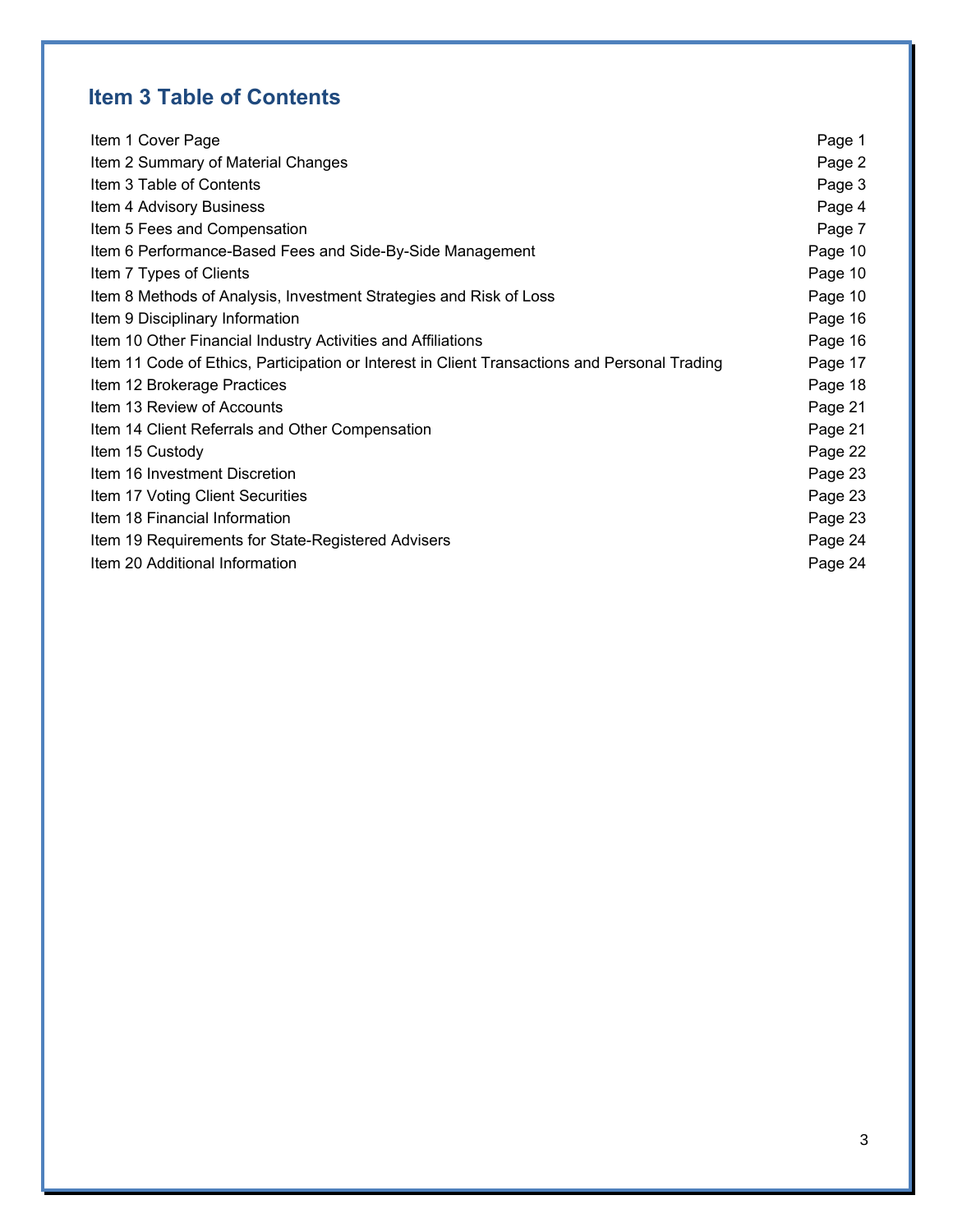# **Item 4 Advisory Business**

#### **Description of Firm**

High Note Wealth, LLC is a registered investment adviser based in Deephaven, Minnesota. We are organized as a limited liability company ("LLC") under the laws of the State of Delaware. We have been providing investment advisory services since November 2019. We are owned by Katherine Forrester Schneewind and Michael Wayne Forrester.

The following paragraphs describe our services and fees. Refer to the description of each investment advisory service listed below for information on how we tailor our advisory services to your individual needs. As used in this brochure, the words "we," "our," and "us" refer to High Note Wealth, LLC and the words "you," "your," and "client" refer to you as either a client or prospective client of our firm.

#### **Portfolio Management Services**

We offer discretionary portfolio management services. Our investment advice is tailored to meet our clients' needs and investment objectives.

If you participate in our discretionary portfolio management services, we require you to grant us discretionary authority to manage your account. Subject to a grant of discretionary authorization, we have the authority and responsibility to formulate investment strategies on your behalf. Discretionary authorization will allow us to determine the specific securities, and the amount of securities, to be purchased or sold for your account without obtaining your approval prior to each transaction. We will also have discretion over the broker or dealer to be used for securities transactions, and over the commission rates to be paid. Discretionary authority is typically granted by the investment advisory agreement you sign with our firm, a power of attorney, or trading authorization forms.

You may limit our discretionary authority (for example, limiting the types of securities that can be purchased or sold for your account) by providing our firm with your restrictions and guidelines in writing.

For certain clients, we also utilize the platform of a directly held mutual fund company, Capital Group/American Funds Service Company ("AFS") to manage 529 plans. Through AFS, we have access to a family of mutual funds with varying degrees of risk and investment objective in order to create a customized and diverse portfolio for you.

We may also offer non-discretionary portfolio management services. If you enter into non-discretionary arrangements with our firm, we must obtain your approval prior to executing any transactions on behalf of your account. You have an unrestricted right to decline to implement any advice provided by our firm on a non-discretionary basis.

As part of our portfolio management services, we may use one or more sub-advisers to manage a portion of your account on a discretionary basis. The sub-adviser(s) may use one or more of their model portfolios to manage your account. We will regularly monitor the performance of your accounts managed by sub-adviser(s), and may hire and fire any sub-adviser without your prior approval. We may pay a portion of our advisory fee to the sub-adviser(s) we use; however, you will not pay our firm a higher advisory fee as a result of any sub-advisory relationships.

#### **Financial Planning & Consulting Services**

We offer financial planning services which typically involve providing a variety of advisory services to clients regarding the management of their financial resources based upon an analysis of their individual needs. These services can range from broad-based financial planning to consultative or single subject planning to wealth planning services. If you retain our firm for financial planning services,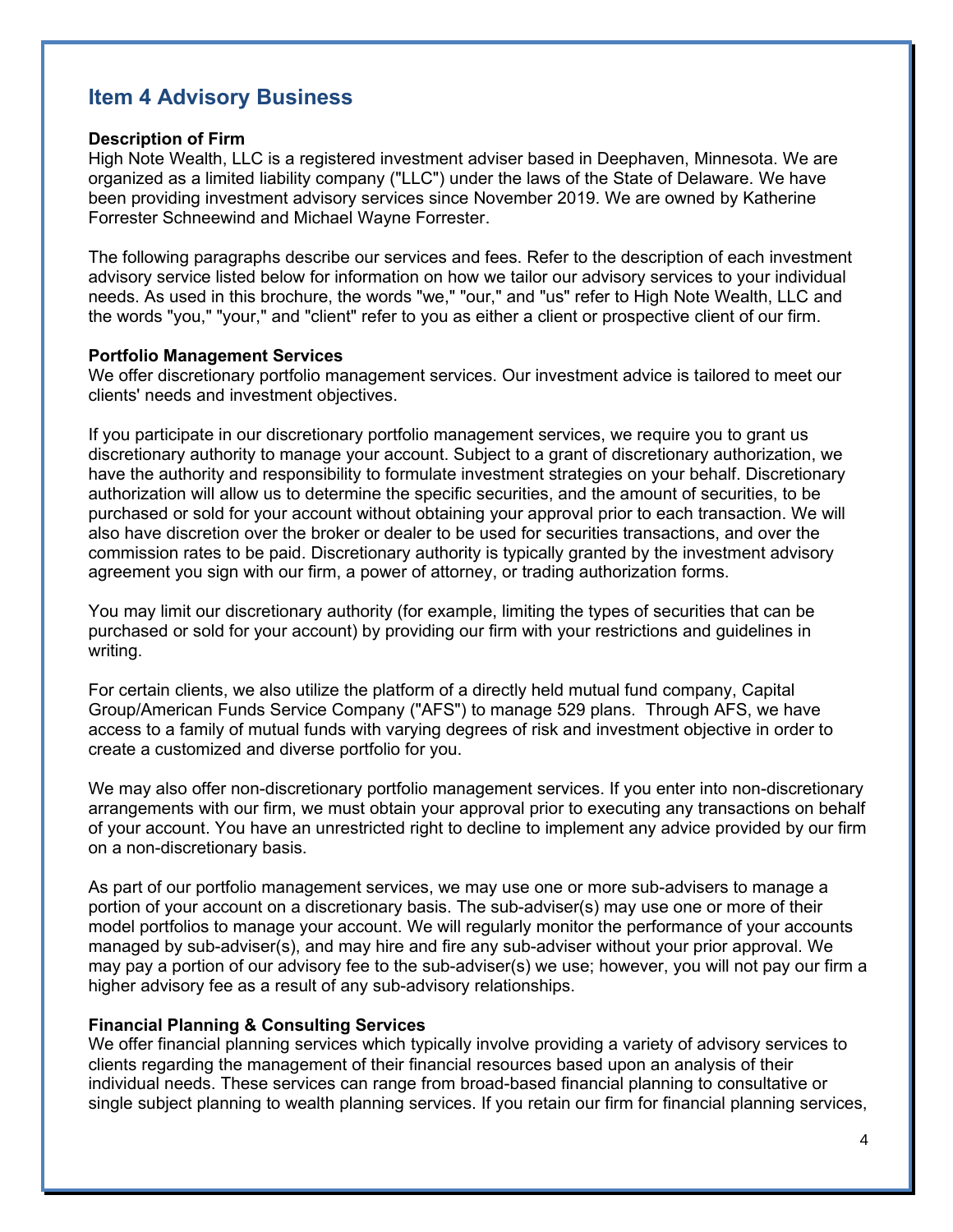we will meet with you to gather information about your financial circumstances and objectives. We may also use financial planning software to determine your current financial position and to define and quantify your long-term goals and objectives. Once we specify those long-term objectives (both financial and non-financial), we will develop shorter-term, targeted objectives. Once we review and analyze the information you provide to our firm and the data derived from our financial planning software, we will deliver a written plan to you, designed to help you achieve your stated financial goals and objectives.

Financial plans are based on your financial situation at the time we present the plan to you, and on the financial information you provide to us. You must promptly notify our firm if your financial situation, goals, objectives, or needs change.

You are under no obligation to act on our financial planning recommendations. Should you choose to act on any of our recommendations, you are not obligated to implement the financial plan through any of our other investment advisory services. Moreover, you may act on our recommendations by placing securities transactions with any brokerage firm.

Our wealth planning services are designed to help our clients organize their financial situation and plan for the successful transfer of wealth to the next generation in the most tax-advantaged manner. Such services generally include financial planning in the following areas:

- Family Continuity;
- Estate Planning and Trustee Oversight;
- Integrated Tax and Financial Planning;
- Lifestyle Management;
- Family Philanthropy; and
- Risk Management

### **Selection of Other Advisers - Use of Independent Third-Party Managers**

We may recommend that you use the services of a third party money manager ("TPMM") to manage all, or a portion of, your investment portfolio. After gathering information about your financial situation and objectives, we may recommend that you engage a specific TPMM or investment program. Factors that we take into consideration when making our recommendation(s) include, but are not limited to, the following: the TPMM's performance, methods of analysis, fees, your financial needs, investment goals, risk tolerance, and investment objectives. We will monitor the TPMM(s)' performance to ensure its management and investment style remains aligned with your investment goals and objectives.

The TPMM(s) will actively manage your portfolio and will assume discretionary investment authority over your account. We will assume discretionary authority to hire and fire TPMM(s) and/or reallocate your assets to other TPMM(s) where we deem such action appropriate.

#### *Dynasty Network*

We have entered into a contractual relationship with Dynasty Financial Partners, LLC ("Dynasty"), which provides us with operational and back office support including access to a network of service providers. Through the Dynasty network of service providers, we may receive preferred pricing on trading technology, reporting, custody, brokerage, compliance and other related services. Dynasty charges a "Platform Fee," for which, unless otherwise disclosed, you will be charged, separate from and in addition to your annual investment management fee, as described in Item 5 below. In addition, Dynasty's subsidiary, Dynasty Wealth Management, LLC ("DWM") is an SEC registered investment adviser, that provides access to a range of investment services including: separately managed accounts ("SMA"), mutual fund and ETF asset allocation strategies, and unified managed accounts ("UMA") managed by external third party managers (collectively, the "Investment Programs"). We may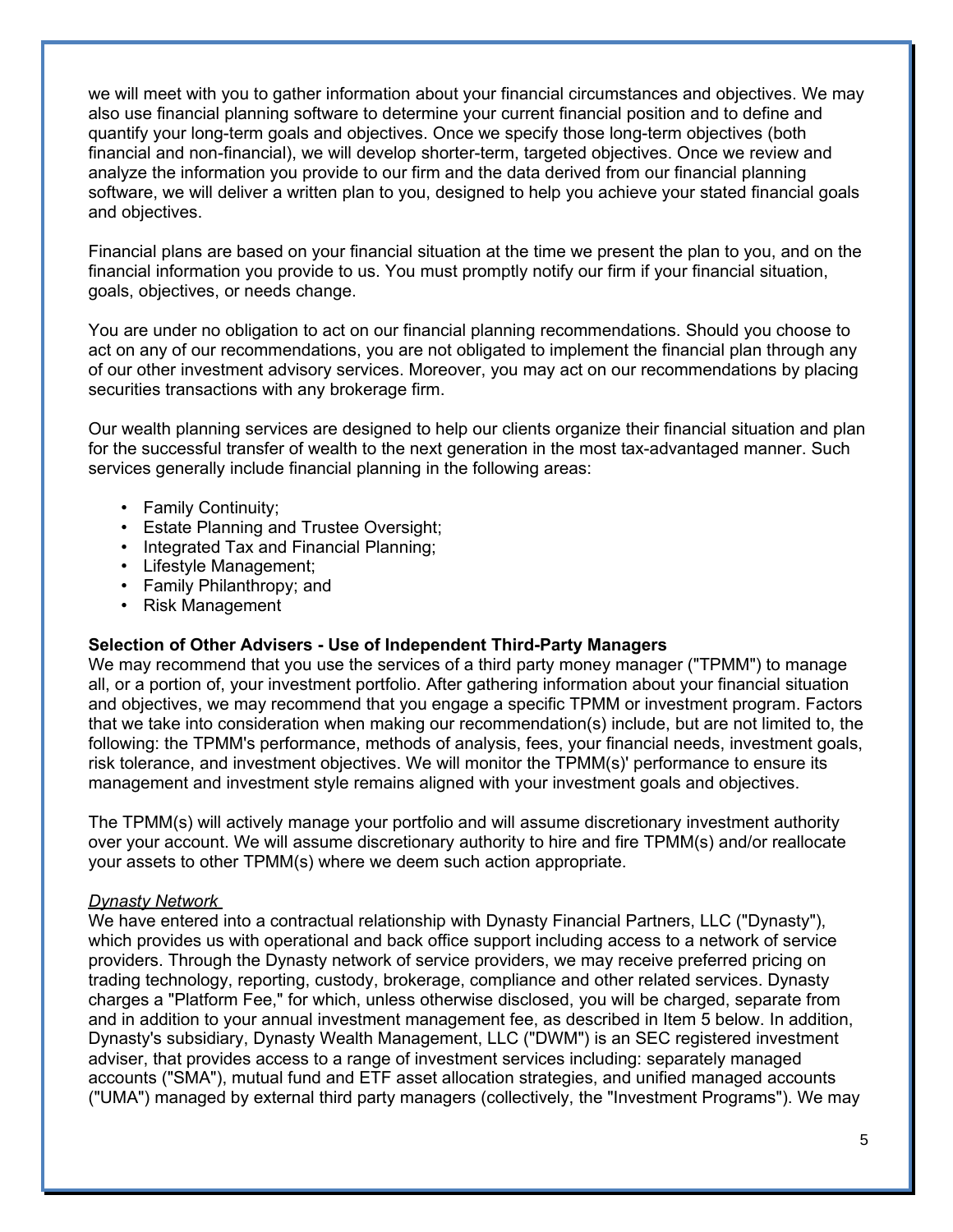separately engage the services of Dynasty and/or its subsidiaries to access the Investment Programs. Under the SMA and UMA programs, we will maintain the ability to select the specific, underlying third party managers that will, in turn, have day-to-day discretionary trading authority over the requisite client assets.

DWM sponsors an investment management platform (the "Platform" or the "TAMP") that is available to the advisers in the Dynasty Network, such as us. Through the Platform, DWM and Dynasty collectively provides certain technology, administrative, operations and advisory support services that allow us to manage our own client portfolios and access independent third-party managers that provide discretionary services in the form of traditional managed accounts and investment models. We can allocate all or a portion of your assets among the different independent third-party managers via the Platform. We may also use the model management feature of the TAMP by creating our own asset allocation model and underlying investments that comprise the model. Through the model management feature, we may be able to outsource the implementation of trade orders and periodic rebalancing of the model when needed.

We will maintain the direct contractual relationship with you and obtain, through such agreements, the authority to engage independent third-party managers, DWM and/or Dynasty, as applicable, for services rendered through the Platform in service to you. We may delegate discretionary trading authority to DWM and/or independent third-party managers to effect investment and reinvestment of client assets with the ability to buy, sell or otherwise effect investment transactions and allocate client assets. If you are participating in certain Investment Programs, DWM or the designated manager, as applicable, is also authorized without prior consultation with either us or you to buy, sell, trade or allocate your assets in accordance with your designated portfolio and to deliver instructions to the designated broker-dealer and/or custodian of your assets.

#### **Types of Investments**

We offer advice on equity securities, corporate debt securities (other than commercial paper), commercial paper, certificates of deposit, municipal securities, mutual fund shares, United States government securities, money market funds, REITs, ETFs and limited partnerships.

Additionally, we may advise you on various types of investments based on your stated goals and objectives. We may also provide advice on any type of investment held in your portfolio at the inception of our advisory relationship.

Since our investment strategies and advice are based on each client's specific financial situation, the investment advice we provide to you may be different or conflicting with the advice we give to other clients regarding the same security or investment.

#### **IRA Rollover Recommendations**

Effective December 20, 2021 (or such later date as the US Department of Labor ("DOL") Field Assistance Bulletin 2018-02 ceases to be in effect), for purposes of complying with the DOL's Prohibited Transaction Exemption 2020-02 ("PTE 2020-02") where applicable, we are providing the following acknowledgment to you. When we provide investment advice to you regarding your retirement plan account or individual retirement account, we are fiduciaries within the meaning of Title I of the Employee Retirement Income Security Act and/or the Internal Revenue Code, as applicable, which are laws governing retirement accounts. The way we make money creates some conflicts with your interests, so we operate under a special rule that requires us to act in your best interest and not put our interest ahead of yours. Under this special rule's provisions, we must:

• Meet a professional standard of care when making investment recommendations (give prudent advice);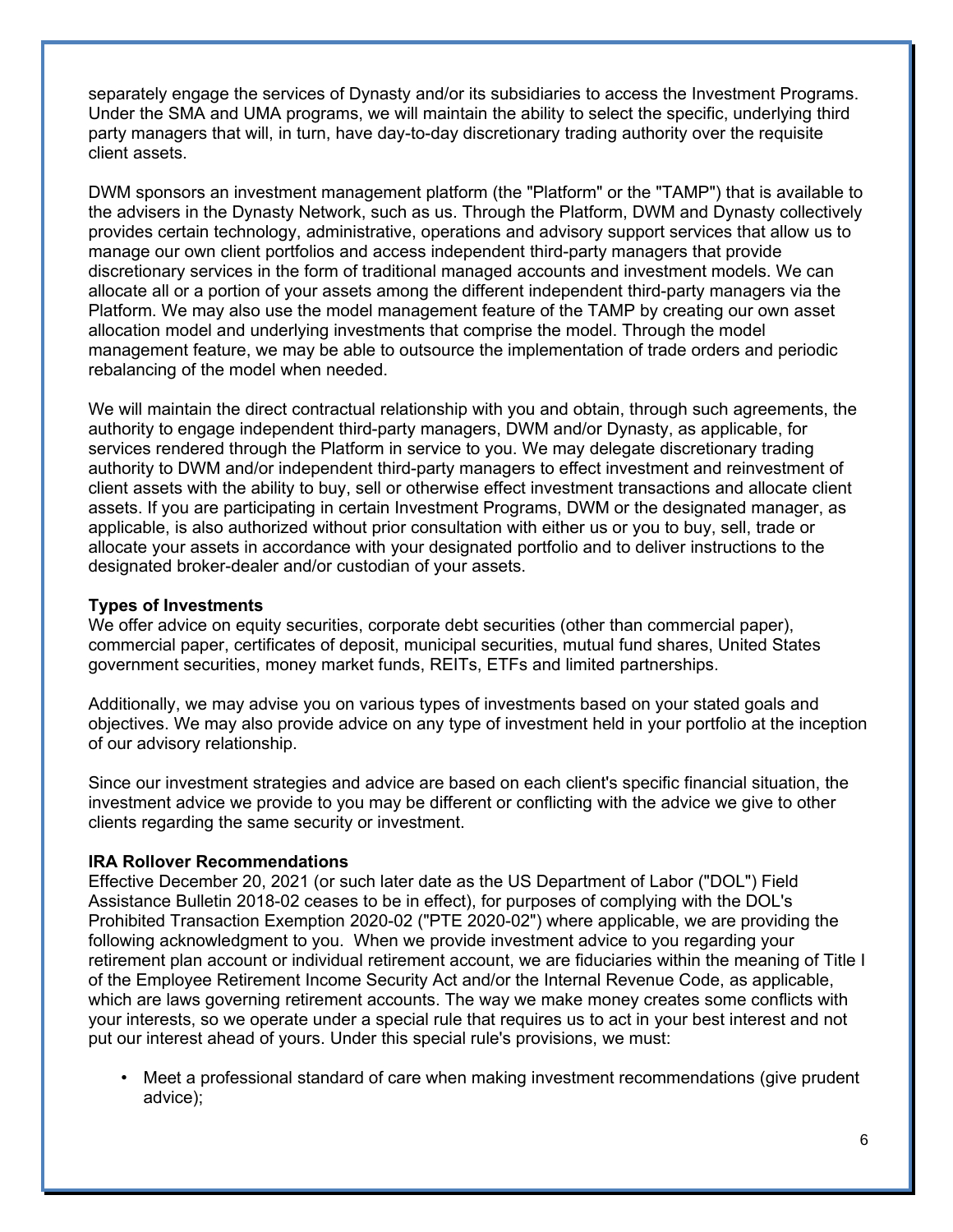- Never put our financial interests ahead of yours when making recommendations (give loyal advice);
- Avoid misleading statements about conflicts of interest, fees, and investments;
- Follow policies and procedures designed to ensure that we give advice that is in your best interest;
- Charge no more than is reasonable for our services; and
- Give you basic information about conflicts of interest.

We benefit financially from the rollover of your assets from a retirement account to an account that we manage or provide investment advice, because the assets increase our assets under management and, in turn, our advisory fees. As a fiduciary, we only recommend a rollover when we believe it is in your best interest.

#### **Assets Under Management**

As of December 31, 2021, we provide continuous management services for \$433,933,998 in client assets on a discretionary basis, and \$214,749 in client assets on a non-discretionary basis.

# **Item 5 Fees and Compensation**

#### **Portfolio Management Services**

Our fee for portfolio management services is based on a percentage of the assets in your account and is set forth in the following annual fee schedule:

| <b>Assets Under Management</b> | <b>Annual Fee</b> |
|--------------------------------|-------------------|
| Up to \$500,000                | 1.30%             |
| Next \$1,000,000               | 0.85%             |
| Next \$1,000,000               | 0.80%             |
| Next \$1,000,000               | 0.75%             |
| Next \$1,500,000               | 0.70%             |
| Next \$2,500,000               | 0.60%             |
| Next \$2,500,000               | 0.50%             |
| Next \$5,000,000               | 0.40%             |

#### **Annual Fee Schedule**

Assets in each of your account(s) are included in the fee assessment unless specifically identified in writing for exclusion.

The annual fee is prorated and charged quarterly, in advance, based upon the market value of the assets being managed by High Note Wealth on the last business day of the previous quarter. There may be immaterial differences between the quarter end market value reflected on your custodial statement and the valuation as of the last business day of the calendar quarter used for billing purposes, given timing and account activity. If assets in excess of \$50,000 are deposited into or withdrawn from an account after the inception of a billing period, the fee payable with respect to such assets is adjusted to reflect the interim change in portfolio value. For the initial period of an engagement, the fee is calculated on a pro rata basis. In the event the Advisory Agreement is terminated, the fee for the final billing period is prorated through the effective date of the termination and the outstanding or unearned portion of the fee is charged or refunded to the client, as appropriate.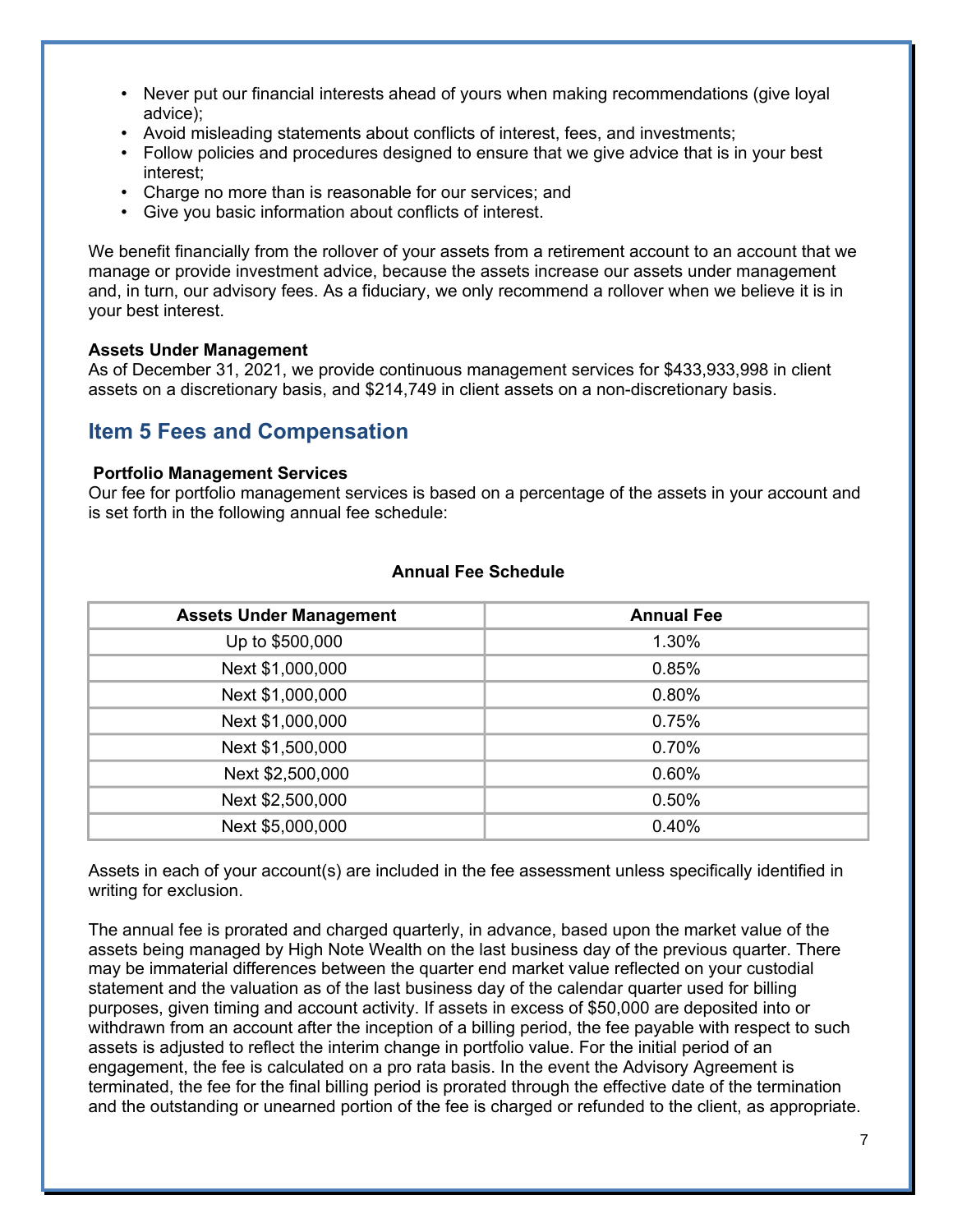If the portfolio management agreement is executed at any time other than the first day of a calendar quarter, our fees will apply on a pro rata basis, which means that the advisory fee is payable in proportion to the number of days in the quarter for which you are a client. Our advisory fee is negotiable, depending on individual client circumstances.

At our discretion, we may combine the account values of family members living in the same household to determine the applicable advisory fee. For example, we may combine account values for you and your minor children, joint accounts with your spouse, and other types of related accounts. Combining account values may increase the asset total, which may result in your paying a reduced advisory fee based on the available breakpoints in our fee schedule stated above.

We will deduct our fee directly from your account through the qualified custodian holding your funds and securities. We will deduct our advisory fee only when you have given our firm written authorization permitting the fees to be paid directly from your account. Further, the qualified custodian will deliver an account statement to you at least quarterly. These account statements will show all disbursements from your account. You should review all statements for accuracy.

You may terminate the portfolio management agreement upon written notice. You will incur a pro rata charge for services rendered prior to the termination of the portfolio management agreement, which means you will incur advisory fees only in proportion to the number of days in the quarter for which you are a client. If you have pre-paid advisory fees that we have not yet earned, you will receive a prorated refund of those fees.

For the Class 529 F-2 shares held directly with American Funds, our annual fee for portfolio management services is up to 60 basis points of the market value of your assets under our management. The mutual fund share class we use do not include 12b-1 fees. You will, however, be required to pay standard custodial and account maintenance fees, please refer to American Funds account opening paperwork for additional information.

The fees are calculated by American Funds for each quarterly period ending the last business day of February, May, August and November. The fees are based on the average daily net asset value ("NAV") of your assets invested in the mutual funds during the quarter; divided by the number of days in the year multiplied by the number of days in the quarter. Fees are billed and payable quarterly in arrears (i.e., after services are rendered) in the months of March, June, September and December. For example, the fee for the period covering December, January and February will be calculated on the last business day of February. You will be billed and the fee will be deducted from your account in the first week of March. American Funds is responsible for billing and deducting the quarterly fee from your account and will pay our firm directly.

Please refer to American Funds' agreement for information on how to terminate the account directly with American Funds.

#### **Financial Planning & Consulting Services**

We charge an hourly fee of \$250 with a total not to exceed \$25,000 for financial planning services, which is negotiable depending on the scope and complexity of the plan, your situation, and your financial objectives. An estimate of the total time/cost will be determined at the start of the advisory relationship. In limited circumstances, the cost/time could potentially exceed the initial estimate. In such cases, we will notify you and request that you approve the additional fee.

We also offer advice on single subject financial planning/general consulting services at the same hourly rate.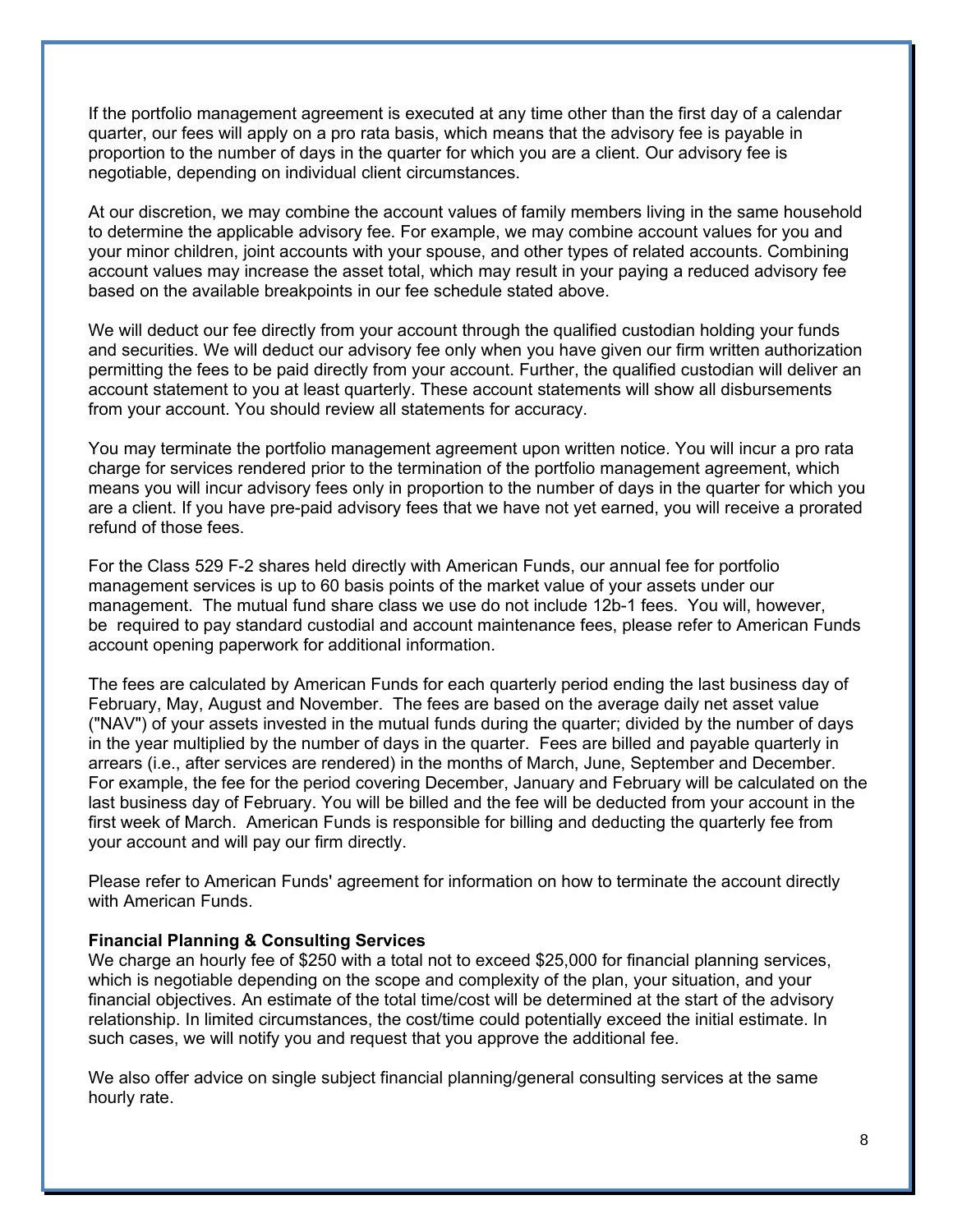We will not require prepayment of a fee more than six months in advance and in excess of \$1,200.

At our discretion, we may offset our financial planning fees to the extent you implement the financial plan through our Portfolio Management Service.

You may terminate the financial planning agreement upon written notice to our firm. If you have prepaid financial planning fees that we have not yet earned, you will receive a prorated refund of those fees. If financial planning fees are payable in arrears (i.e., after services are rendered), you will be responsible for a prorated fee based on services performed prior to termination of the financial planning agreement.

#### **Selection of Other Advisers - Use of Independent Third-Party Managers**

Advisory fees charged by TPMMs are separate and apart from our advisory fees. Assets managed by TPMMs will be included in calculating our advisory fee, which is based on the fee schedule set forth in the *Portfolio Management Services* section in this brochure. Advisory fees that you pay to the TPMM are established and payable in accordance with the brochure provided by each TPMM to whom you are referred. These fees may or may not be negotiable. You should review the recommended TPMM's brochure and take into consideration the TPMM's fees along with our fees to determine the total amount of fees associated with this program.

Our recommendations to use third party money managers are included in our portfolio management fee. We do not charge you a separate fee for the selection of other advisers nor will we share in the advisory fee you pay directly to the TPMM. Advisory fees that you pay to the TPMM are established and payable in accordance with the Form ADV Part 2 or other equivalent disclosure document provided by each TPMM to whom you are referred. These fees may or may not be negotiable. You should review the recommended TPMM's brochure for information on its fees and services.

You may be required to sign an agreement directly with the recommended TPMM(s). You may terminate your advisory relationship with the TPMM according to the terms of your agreement with the TPMM. You should review each TPMM's brochure for specific information on how you may terminate your advisory relationship with the TPMM and how you may receive a refund, if applicable. You should contact the TPMM directly for questions regarding your advisory agreement with the TPMM.

### *Dynasty Network*

As discussed above, we use Dynasty's TAMP services. TAMP related charges are not included in the investment management fee you pay to us. You will be charged, separate from and in addition to your investment management fee, any applicable Platform Fees as well as applicable independent manager fees. We do not receive any portion of the fees paid directly to Dynasty or the service providers made available through its platform, including the independent managers.

Each of the Platform Fee and independent manager fees are determined by the particular program(s) and manager(s) with which your assets are invested, and are calculated based upon a percentage of your assets under management, as applicable. The Platform Fee generally ranges from 0 - 0.45% annually, independent fixed income manager fees generally range from 0 - 0.90% annually, and independent equity manager fees generally range from 0 - 1.50% annually.

You will note the total fee reflected on your custodial statement will represent the sum of our investment management fee, Platform Fee(s) and independent manager fee(s), accordingly. You should review such statements to determine the total amount of fees associated with your requisite investments, and you should review your investment management agreement with us to determine the investment management fee you pay to us.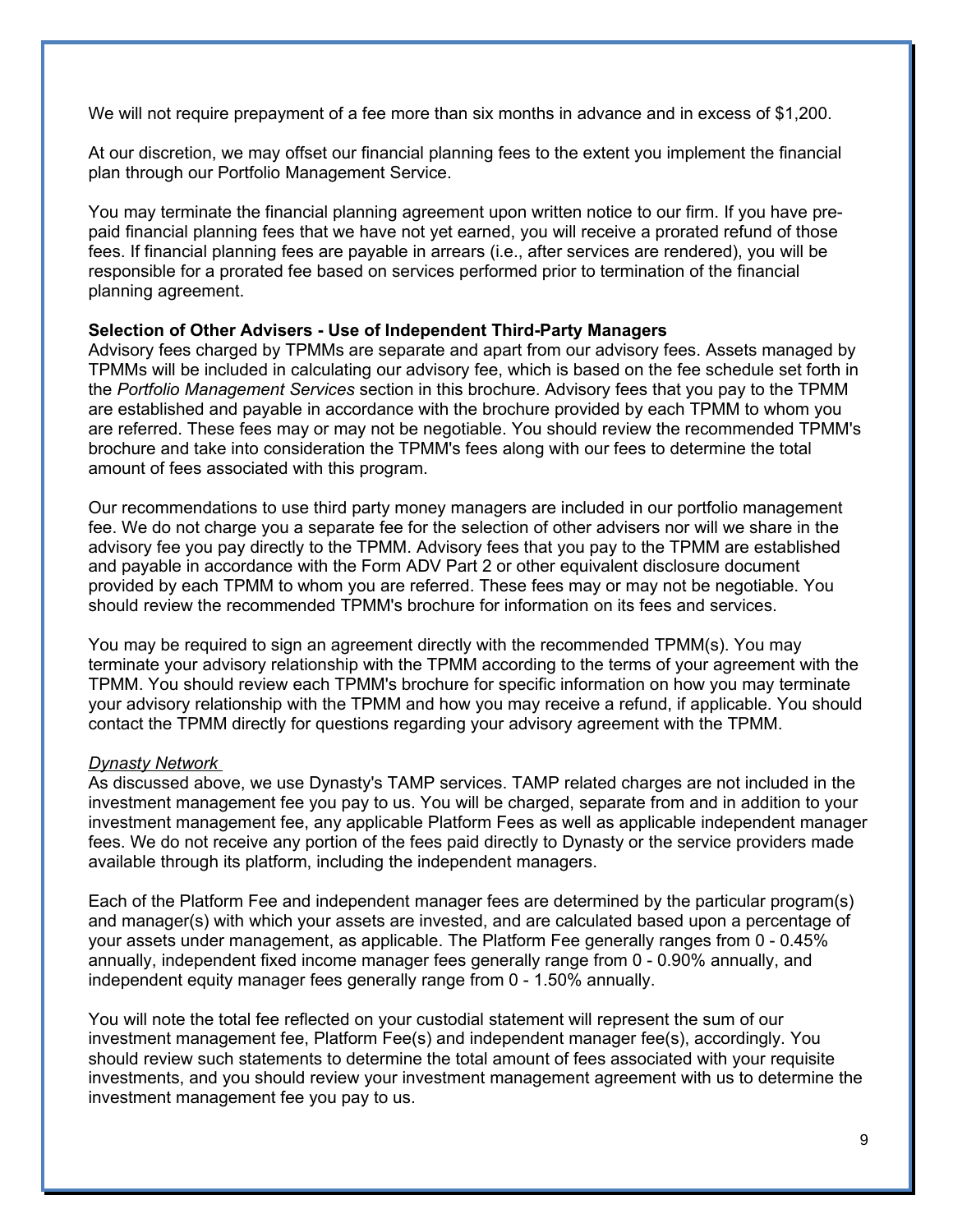#### **Additional Fees and Expenses**

As part of our investment advisory services to you, we may invest, or recommend that you invest, in mutual funds and exchange traded funds. The fees that you pay to our firm for investment advisory services are separate and distinct from the fees and expenses charged by mutual funds or exchange traded funds (described in each fund's prospectus) to their shareholders. These fees will generally include a management fee and other fund expenses. You will also incur transaction charges and/or brokerage fees when purchasing or selling securities. These charges and fees are typically imposed by the broker-dealer or custodian through whom your account transactions are executed. We do not share in any portion of the brokerage fees/transaction charges imposed by the broker-dealer or custodian. To fully understand the total cost you will incur, you should review all the fees charged by mutual funds, exchange traded funds, our firm, and others. For information on our brokerage practices, refer to the *Brokerage Practices* section of this brochure.

### **Compensation for the Sale of Securities or Other Investment Products**

Persons providing investment advice on behalf of our firm are licensed as independent insurance agents. These persons will earn commission-based compensation for selling insurance products, including insurance products they sell to you. Insurance commissions earned by these persons are separate and in addition to our advisory fees. This practice presents a conflict of interest because persons providing investment advice on behalf of our firm who are insurance agents have an incentive to recommend insurance products to you for the purpose of generating commissions rather than solely based on your needs. You are under no obligation, contractually or otherwise, to purchase insurance products through any person affiliated with our firm.

# **Item 6 Performance-Based Fees and Side-By-Side Management**

We do not accept performance-based fees or participate in side-by-side management. Performancebased fees are fees that are based on a share of a capital gains or capital appreciation of a client's account. Side-by-side management refers to the practice of managing accounts that are charged performance-based fees while at the same time managing accounts that are not charged performancebased fees. Our fees are calculated as described in the *Fees and Compensation* section above, and are not charged on the basis of a share of capital gains upon, or capital appreciation of, the funds in your advisory account.

# **Item 7 Types of Clients**

We offer investment advisory services to individuals, high net worth individuals and small businesses.

In general, we do not require a minimum dollar amount to open and maintain an advisory account; however, we have the right to terminate your account if it falls below a minimum size which, in our sole opinion, is too small to manage effectively.

We may also combine account values for you and your minor children, joint accounts with your spouse, and other types of related accounts to meet the stated minimum.

# **Item 8 Methods of Analysis, Investment Strategies and Risk of Loss**

### **Our Methods of Analysis and Investment Strategies**

We may use one or more of the following methods of analysis or investment strategies when providing investment advice to you: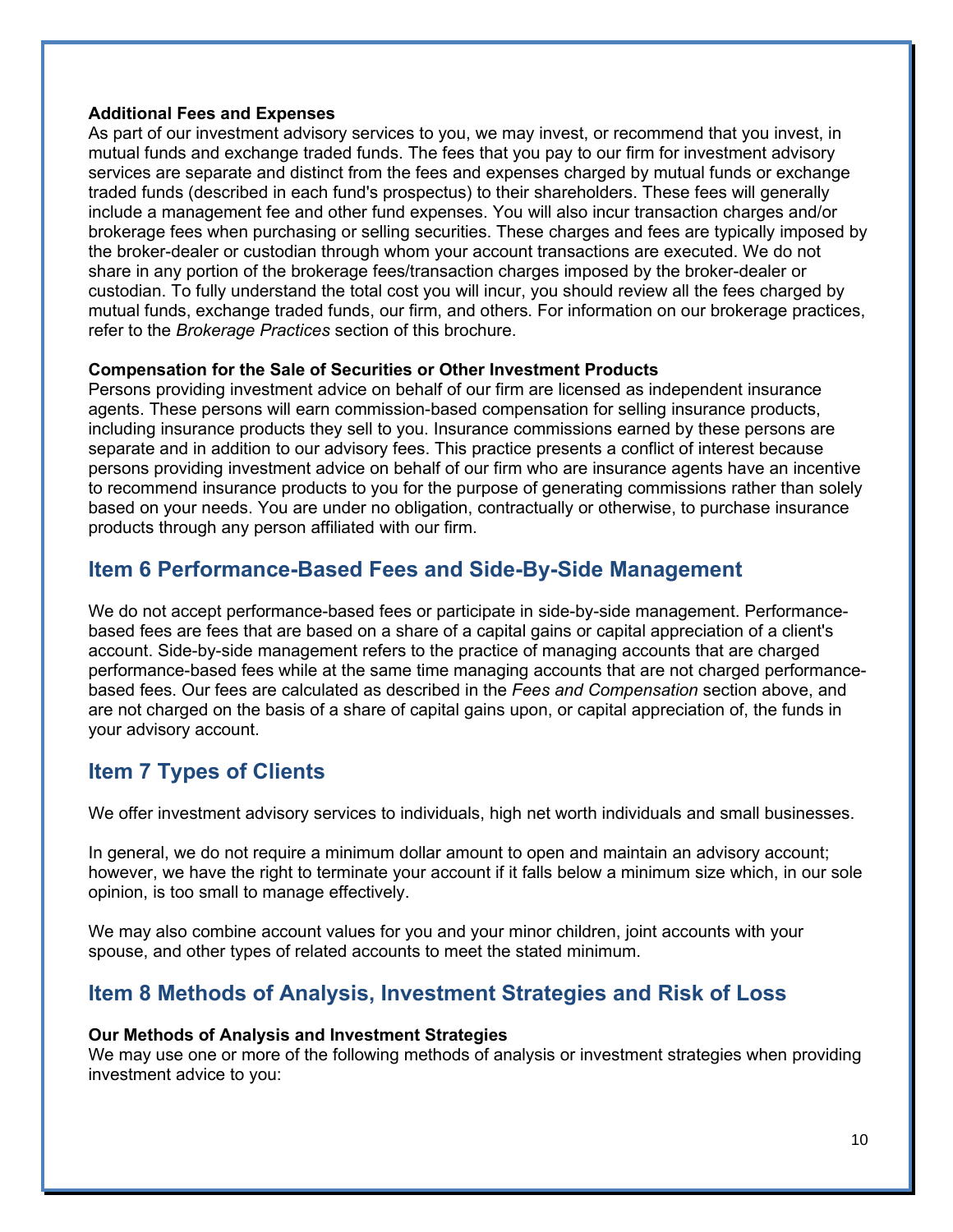**Charting Analysis** - involves the gathering and processing of price and volume pattern information for a particular security, sector, broad index or commodity. This price and volume pattern information is analyzed. The resulting pattern and correlation data is used to detect departures from expected performance and diversification and predict future price movements and trends.

**Risk:** Our charting analysis may not accurately detect anomalies or predict future price movements. Current prices of securities may reflect all information known about the security and day-to-day changes in market prices of securities may follow random patterns and may not be predictable with any reliable degree of accuracy.

**Technical Analysis** - involves studying past price patterns, trends and interrelationships in the financial markets to assess risk-adjusted performance and predict the direction of both the overall market and specific securities.

**Risk:** The risk of market timing based on technical analysis is that our analysis may not accurately detect anomalies or predict future price movements. Current prices of securities may reflect all information known about the security and day-to-day changes in market prices of securities may follow random patterns and may not be predictable with any reliable degree of accuracy.

**Fundamental Analysis** - involves analyzing individual companies and their industry groups, such as a company's financial statements, details regarding the company's product line, the experience and expertise of the company's management, and the outlook for the company and its industry. The resulting data is used to measure the true value of the company's stock compared to the current market value.

**Risk:** The risk of fundamental analysis is that information obtained may be incorrect and the analysis may not provide an accurate estimate of earnings, which may be the basis for a stock's value. If securities prices adjust rapidly to new information, utilizing fundamental analysis may not result in favorable performance.

**Cyclical Analysis** - a type of technical analysis that involves evaluating recurring price patterns and trends. Economic/business cycles may not be predictable and may have many fluctuations between long-term expansions and contractions.

**Risk:** The lengths of economic cycles may be difficult to predict with accuracy and therefore the risk of cyclical analysis is the difficulty in predicting economic trends and consequently the changing value of securities that would be affected by these changing trends.

**Modern Portfolio Theory** - a theory of investment which attempts to maximize portfolio expected return for a given amount of portfolio risk, or equivalently minimize risk for a given level of expected return, by carefully diversifying the proportions of various assets.

**Risk:** Market risk is that part of a security's risk that is common to all securities of the same general class (stocks and bonds) and thus cannot be eliminated by diversification.

**Long-Term Purchases** - securities purchased with the expectation that the value of those securities will grow over a relatively long period of time, generally greater than one year.

**Risk:** Using a long-term purchase strategy generally assumes the financial markets will go up in the long-term which may not be the case. There is also the risk that the segment of the market that you are invested in or perhaps just your particular investment will go down over time even if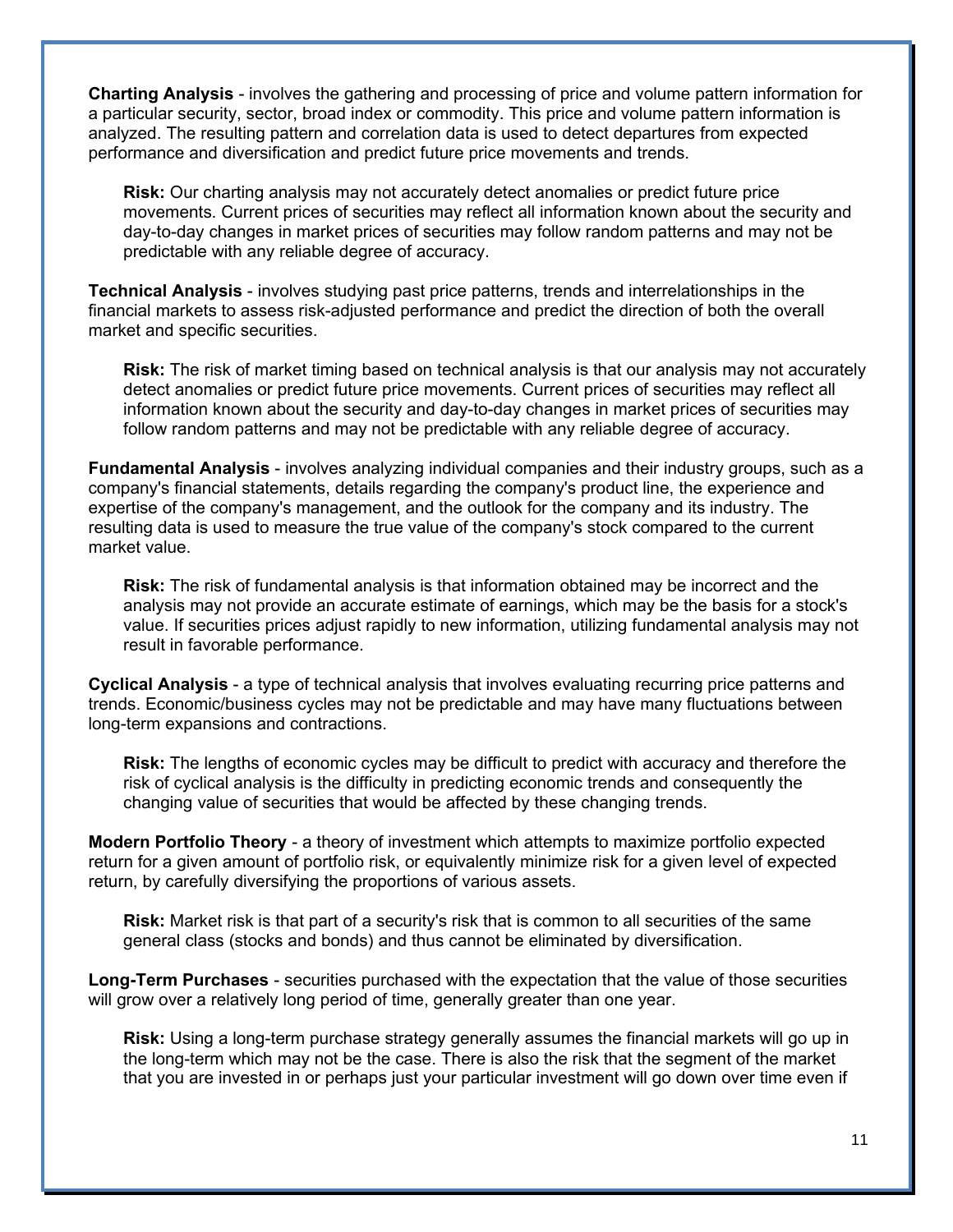the overall financial markets advance. Purchasing investments long-term may create an opportunity cost - "locking-up" assets that may be better utilized in the short-term in other investments.

**Margin Transactions** - a securities transaction in which an investor borrows money to purchase a security, in which case the security serves as collateral on the loan.

**Risk:** If the value of the shares drops sufficiently, the investor will be required to either deposit more cash into the account or sell a portion of the stock in order to maintain the margin requirements of the account. This is known as a "margin call." An investor's overall risk includes the amount of money invested plus the amount that was loaned to them.

Our investment strategies and advice may vary depending upon each client's specific financial situation. As such, we determine investments and allocations based upon your predefined objectives, risk tolerance, time horizon, financial information, liquidity needs and other various suitability factors. Your restrictions and guidelines may affect the composition of your portfolio. **It is important that you notify us immediately with respect to any material changes to your financial circumstances, including for example, a change in your current or expected income level, tax circumstances, or employment status.**

We will also perform quantitative or qualitative analysis of individual securities by assessing the financial performance of the securities as well as an analysis of the characteristics of the company, including, but not limited to, quality of management, corporate governance practices, ethics, reputation and brand value. In addition, we will advise you on how to allocate your assets among various classes of securities or third party money managers. We primarily rely on investment model portfolios and strategies developed by the third party money managers and their portfolio managers. We may replace/recommend replacing a third party money manager if there is a significant deviation in characteristics or performance from the stated strategy and/or benchmark.

#### **Tax Considerations**

Our strategies and investments may have unique and significant tax implications. However, unless we specifically agree otherwise, and in writing, tax efficiency is not our primary consideration in the management of your assets. Regardless of your account size or any other factors, we strongly recommend that you consult with a tax professional regarding the investing of your assets.

Custodians and broker-dealers must report the cost basis of equities acquired in client accounts.

Schwab will default to the Tax Lot Optimizer™, where lots are selected and sold with the objective of taking losses first (short-term then long-term) and gains last (long-term then short term). Applies to sells only. **Any other removal of shares, including transfers and journals, will use the High-Cost Lot Method**. Specifically, lots sold are selected in the following order:

**Short-term losses**: Lots resulting in short-term losses are sold first, from largest short-term loss to smallest short-term loss.

**Long-term losses**: Lots resulting in long-term losses are sold, from largest long-term loss to smallest long-term loss.

**Short-term, no gains or losses**: Short-term lots reflecting no gain or loss.

**Long-term, no gains or losses**: Long-term lots reflecting no gain or loss.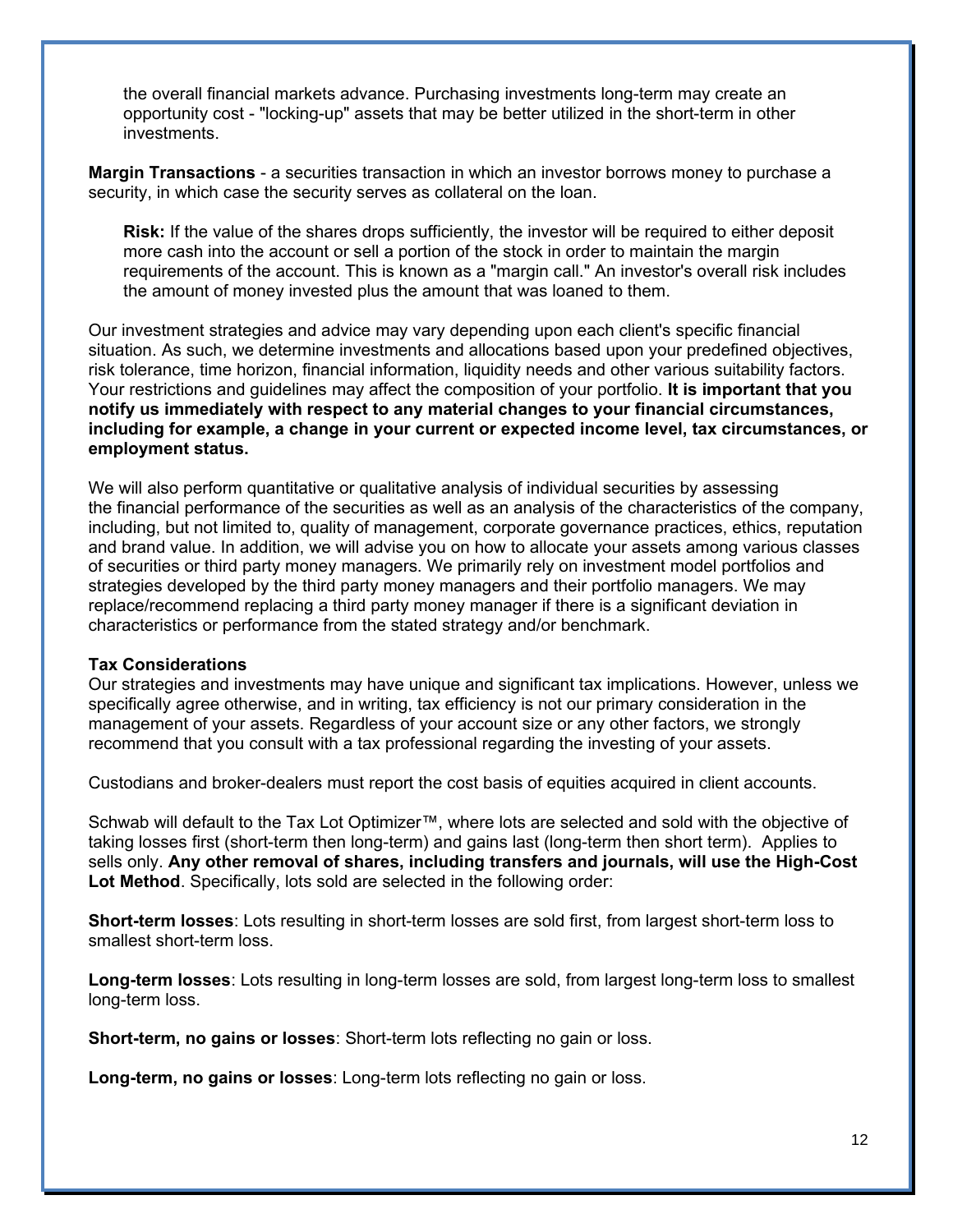**Long-term gains**: Lots resulting in long-term gains are sold, from smallest long-term gain to largest long-term gain.

**Short-term gains**: Lots resulting in short-term gains are sold, from smallest short-term gain to largest short-term gain.

You are responsible for contacting your tax advisor to determine if this accounting method is the right choice for you. If your tax advisor believes another accounting method is more advantageous, provide written notice to our firm immediately and we will alert your account custodian of your individually selected accounting method. Decisions about cost basis accounting methods will need to be made before trades settle, as the cost basis method cannot be changed after settlement.

#### **Risk of Loss**

Investing in securities involves risk of loss that you should be prepared to bear. We do not represent or guarantee that our services or methods of analysis can or will predict future results, successfully identify market tops or bottoms, or insulate clients from losses due to market corrections or declines. We cannot offer any guarantees or promises that your financial goals and objectives will be met. Past performance is in no way an indication of future performance.

#### **Other Risk Considerations**

When evaluating risk, financial loss may be viewed differently by each client and may depend on many different risks, each of which may affect the probability and magnitude of any potential loses. The following risks may not be all-inclusive, but should be considered carefully by a prospective client before retaining our services.

Liquidity Risk: The risk of being unable to sell your investment at a fair price at a given time due to high volatility or lack of active liquid markets. You may receive a lower price or it may not be possible to sell the investment at all.

Credit Risk: Credit risk typically applies to debt investments such as corporate, municipal, and sovereign fixed income or bonds. A bond issuing entity can experience a credit event that could impair or erase the value of an issuer's securities held by a client.

Inflation and Interest Rate Risk: Security prices and portfolio returns will likely vary in response to changes in inflation and interest rates. Inflation causes the value of future dollars to be worth less and may reduce the purchasing power of a client's future interest payments and principal. Inflation also generally leads to higher interest rates which may cause the value of many types of fixed income investments to decline.

Horizon and Longevity Risk: The risk that your investment horizon is shortened because of an unforeseen event, for example, the loss of your job. This may force you to sell investments that you were expecting to hold for the long term. If you must sell at a time that the markets are down, you may lose money. Longevity Risk is the risk of outliving your savings. This risk is particularly relevant for people who are retired, or are nearing retirement.

#### **Recommendation of Particular Types of Securities**

We recommend various types of securities and we do not primarily recommend one particular type of security over another since each client has different needs and different tolerance for risk. Each type of security has its own unique set of risks associated with it and it would not be possible to list here all of the specific risks of every type of investment. Even within the same type of investment, risks can vary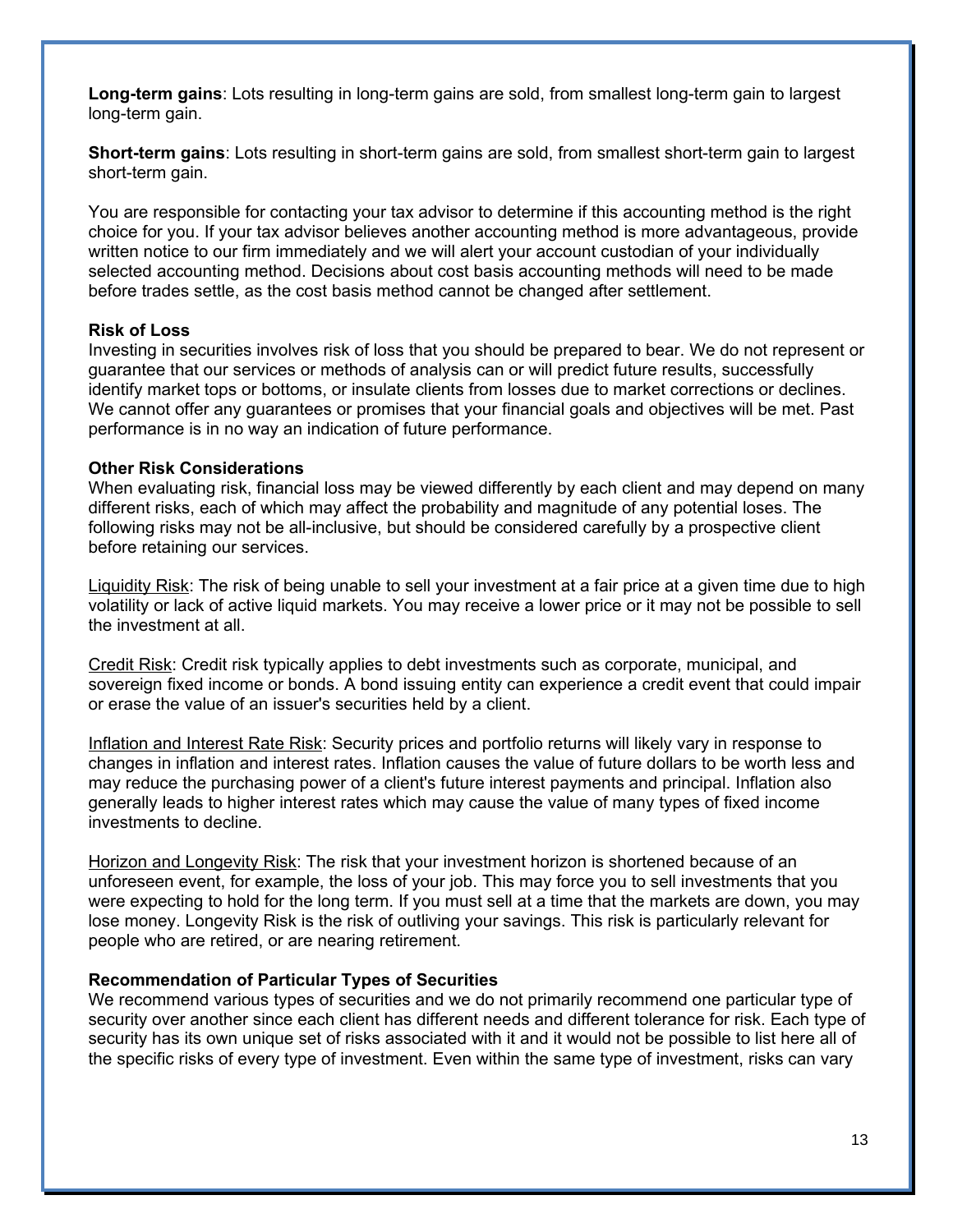widely. However, in very general terms, the higher the anticipated return of an investment, the higher the risk of loss associated with the investment. A description of the types of securities we may recommend to you and some of their inherent risks are provided below.

**Money Market Funds:** A money market fund is technically a security. The fund managers attempt to keep the share price constant at \$1/share. However, there is no guarantee that the share price will stay at \$1/share. If the share price goes down, you can lose some or all of your principal. The U.S. Securities and Exchange Commission ("SEC") notes that "While investor losses in money market funds have been rare, they are possible." In return for this risk, you should earn a greater return on your cash than you would expect from a Federal Deposit Insurance Corporation ("FDIC") insured savings account (money market funds are not FDIC insured). Next, money market fund rates are variable. In other words, you do not know how much you will earn on your investment next month. The rate could go up or go down. If it goes up, that may result in a positive outcome. However, if it goes down and you earn less than you expected to earn, you may end up needing more cash. A final risk you are taking with money market funds has to do with inflation. Because money market funds are considered to be safer than other investments like stocks, long-term average returns on money market funds tends to be less than long term average returns on riskier investments. Over long periods of time, inflation can eat away at your returns.

**Certificates of Deposit:** Certificates of deposit ("CD") are generally a safe type of investment since they are insured by the Federal Deposit Insurance Company ("FDIC") up to a certain amount. However, because the returns are generally low, there is risk that inflation outpaces the return of the CD. Certain CDs are traded in the market place and not purchased directly from a banking institution. In addition to trading risk, when CDs are purchased at a premium, the premium is not covered by the FDIC.

**Municipal Securities:** Municipal securities, while generally thought of as safe, can have significant risks associated with them including, but not limited to: the credit worthiness of the governmental entity that issues the bond; the stability of the revenue stream that is used to pay the interest to the bondholders; when the bond is due to mature; and, whether or not the bond can be "called" prior to maturity. When a bond is called, it may not be possible to replace it with a bond of equal character paying the same amount of interest or yield to maturity.

**Bonds:** Corporate debt securities (or "bonds") are typically safer investments than equity securities, but their risk can also vary widely based on: the financial health of the issuer; the risk that the issuer might default; when the bond is set to mature; and, whether or not the bond can be "called" prior to maturity. When a bond is called, it may not be possible to replace it with a bond of equal character paying the same rate of return.

**Stocks:** There are numerous ways of measuring the risk of equity securities (also known simply as "equities" or "stock"). In very broad terms, the value of a stock depends on the financial health of the company issuing it. However, stock prices can be affected by many other factors including, but not limited to the class of stock (for example, preferred or common); the health of the market sector of the issuing company; and the overall health of the economy. In general, larger, better established companies ("large cap") tend to be safer than smaller start-up companies ("small cap") are but the mere size of an issuer is not, by itself, an indicator of the safety of the investment.

**Mutual Funds and Exchange Traded Funds:** Mutual funds and exchange traded funds ("ETF") are professionally managed collective investment systems that pool money from many investors and invest in stocks, bonds, short-term money market instruments, other mutual funds, other securities, or any combination thereof. The fund will have a manager that trades the fund's investments in accordance with the fund's investment objective. While mutual funds and ETFs generally provide diversification,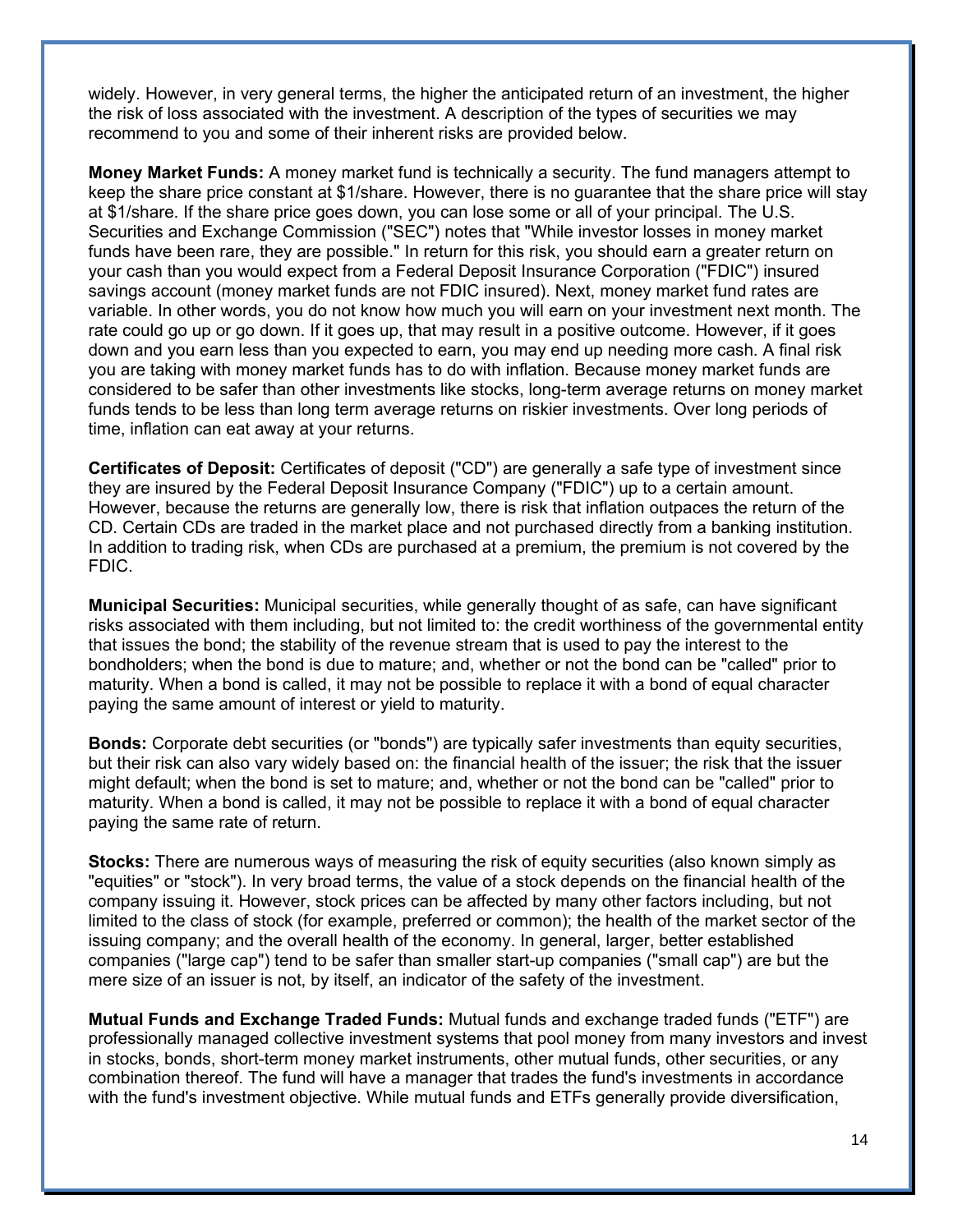risks can be significantly increased if the fund is concentrated in a particular sector of the market, primarily invests in small cap or speculative companies, uses leverage (i.e., borrows money) to a significant degree, or concentrates in a particular type of security (i.e., equities) rather than balancing the fund with different types of securities. ETFs differ from mutual funds since they can be bought and sold throughout the day like stock and their price can fluctuate throughout the day. The returns on mutual funds and ETFs can be reduced by the costs to manage the funds. Also, while some mutual funds are "no load" and charge no fee to buy into, or sell out of, the fund, other types of mutual funds do charge such fees which can also reduce returns. Mutual funds can also be "closed end" or "open end". So-called "open end" mutual funds continue to allow in new investors indefinitely whereas "closed end" funds have a fixed number of shares to sell which can limit their availability to new investors.

ETFs may have tracking error risks. For example, the ETF investment adviser may not be able to cause the ETF's performance to match that of its Underlying Index or other benchmark, which may negatively affect the ETF's performance. In addition, for leveraged and inverse ETFs that seek to track the performance of their Underlying Indices or benchmarks on a daily basis, mathematical compounding may prevent the ETF from correlating with performance of its benchmark. In addition, an ETF may not have investment exposure to all of the securities included in its Underlying Index, or its weighting of investment exposure to such securities may vary from that of the Underlying Index. Some ETFs may invest in securities or financial instruments that are not included in the Underlying Index, but which are expected to yield similar performance.

**Commercial Paper:** Commercial paper ("CP") is, in most cases, an unsecured promissory note that is issued with a maturity of 270 days or less. Being unsecured the risk to the investor is that the issuer may default. There is a less risk in asset based commercial paper (ABCP). The difference between ABCP and CP is that instead of being an unsecured promissory note representing an obligation of the issuing company, ABCP is backed by securities. Therefore, the perceived quality of the ABCP depends on the underlying securities.

**Real Estate Investment Trust:** A real estate investment trust ("REIT") is a corporate entity which invests in real estate and/or engages in real estate financing. A REIT reduces or eliminates corporate income taxes. REITs can be publicly or privately held. Public REITs may be listed on public stock exchanges. REITs are required to declare 90% of their taxable income as dividends, but they actually pay dividends out of funds from operations, so cash flow has to be strong or the REIT must either dip into reserves, borrow to pay dividends, or distribute them in stock (which causes dilution). After 2012, the IRS stopped permitting stock dividends. Most REITs must refinance or erase large balloon debts periodically. The credit markets are no longer frozen, but banks are demanding, and getting, harsher terms to re-extend REIT debt. Some REITs may be forced to make secondary stock offerings to repay debt, which will lead to additional dilution of the stockholders. Fluctuations in the real estate market can affect the REIT's value and dividends.

**Limited Partnerships:** A limited partnership is a financial affiliation that includes at least one general partner and a number of limited partners. The partnership invests in a venture, such as real estate development or oil exploration, for financial gain. The general partner has management authority and unlimited liability. The general partner runs the business and, in the event of bankruptcy, is responsible for all debts not paid or discharged. The limited partners have no management authority and their liability is limited to the amount of their capital commitment. Profits are divided between general and limited partners according to an arrangement formed at the creation of the partnership. The range of risks are dependent on the nature of the partnership and disclosed in the offering documents if privately placed. Publicly traded limited partnership have similar risk attributes to equities. However, like privately placed limited partnerships their tax treatment is under a different tax regime from equities. You should speak to your tax adviser in regard to their tax treatment.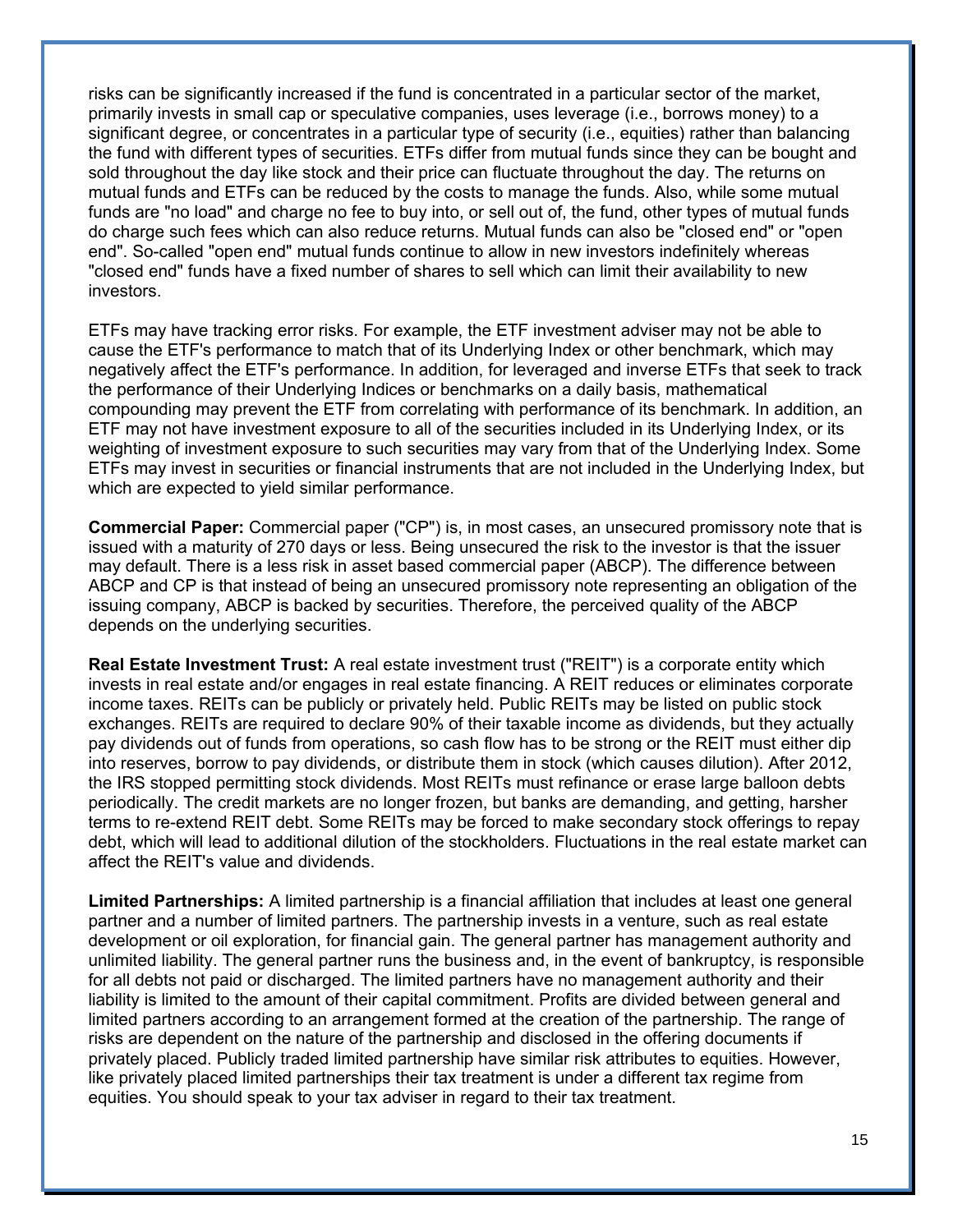**Private Placements:** A private placement (non-public offering) is an illiquid security sold to qualified investors and are not publicly traded nor registered with the Securities and Exchange Commission.

**Risk:** Private placements generally carry a higher degree of risk due to illiquidity. Most securities that are acquired in a private placement will be restricted securities and must be held for an extended amount of time and therefore cannot be sold easily. The range of risks are dependent on the nature of the partnership and are disclosed in the offering documents.

**ESG Investing** - ESG Investing maintains a focus on Environmental, Social, and Governance issues. ESG investing may be referred to in many different ways, such as sustainable investing, socially responsible investing, and impact investing. ESG practices can include, but are not limited to, strategies that select companies based on their stated commitment to one or more ESG factors; for example, companies with policies aimed at minimizing their negative impact on the environment, social issues, or companies that focus on governance principles and transparency. ESG practices may also entail screening out companies in certain sectors or that, in the view of the investor, demonstrate poor management of ESG risks and opportunities or are involved in issues that are contrary to the investor's own principals.

**Risk:** "ESG Investing" is not defined in federal securities laws, may be subjective, and may be defined in different ways by different managers, advisers or investors. There is no SEC "rating" or "score" of ESG investments that could be applied across a broad range of companies, and while many different private ratings based on different ESG factors exist, they often differ significantly from each other. Different managers may weight environmental, social, and governance factors differently. Some ESG managers may consider data from third party providers which could include "scoring" and "rating" data compiled to help managers compare companies. Some of the data used to compile third party ESG scores and ratings may be subjective. Other data may be objective in principle, but are not verified or reliable. Third party scores also may consider or weight ESG criteria differently, meaning that companies can receive widely different scores from different third party providers. A portfolio manager's ESG practices may significantly influence performance. Because securities may be included or excluded based on ESG factors rather than traditional fundamental analysis or other investment methodologies, the account's performance may differ (either higher or lower) from the overall market or comparable accounts that do not employ similar ESG practices. Some mutual funds or ETFs that consider ESG may have different expense ratios than other funds that do not consider ESG factors. Paying more in expenses will reduce the value of your investment over time.

# **Item 9 Disciplinary Information**

We are required to disclose the facts of any legal or disciplinary events that are material to a client's evaluation of our advisory business or the integrity of our management. We do not have any required disclosures under this item.

# **Item 10 Other Financial Industry Activities and Affiliations**

### **Licensed Insurance Agents**

Certain Associated Persons providing investment advice on behalf of our firm may be licensed as insurance agents. These persons will earn commission-based compensation for selling insurance products, including insurance products they sell to you. Insurance commissions earned by these persons are separate from our advisory fees. Please see the *Fees and Compensation* section in this brochure for more information on the compensation received by insurance agents who are affiliated with our firm.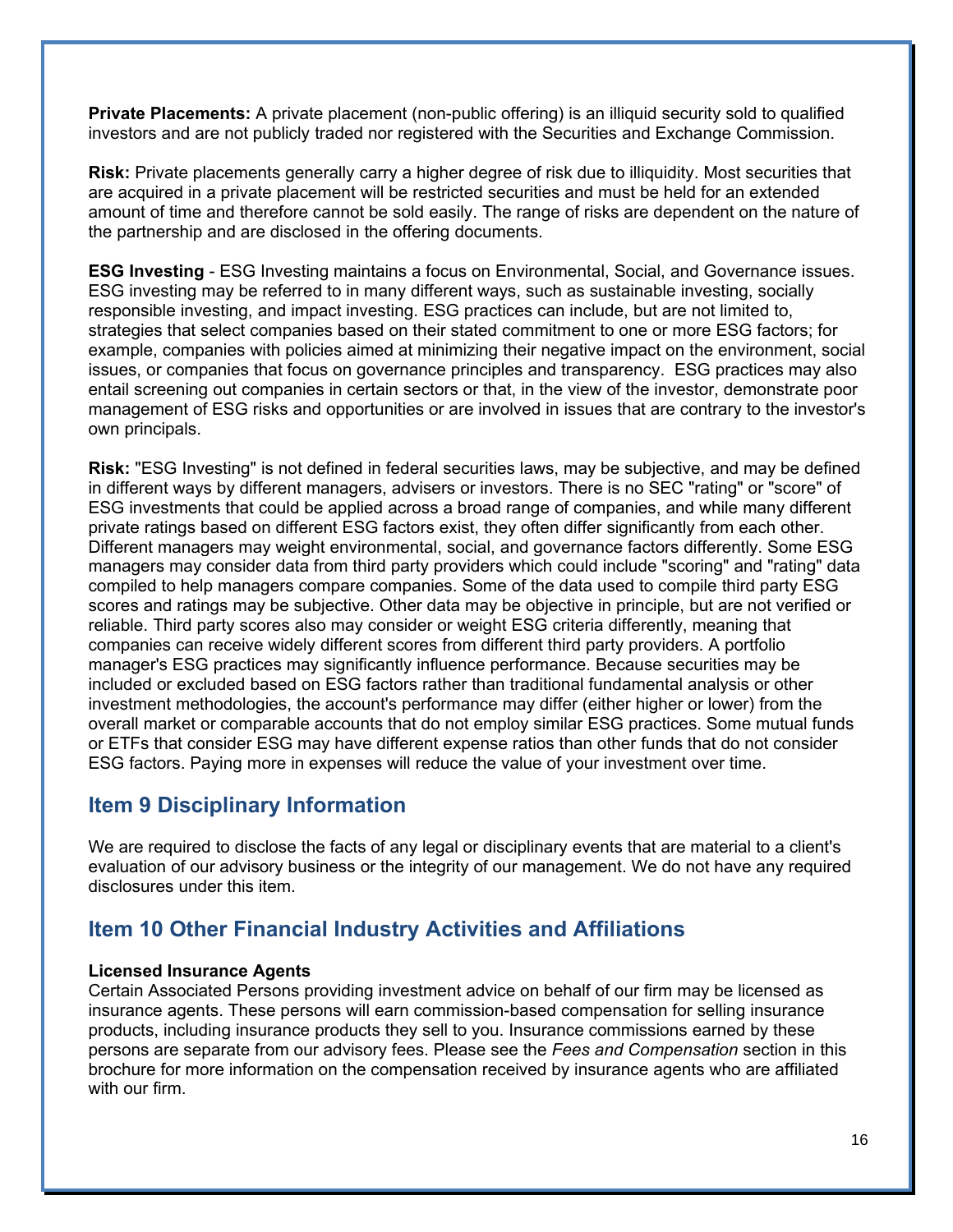#### **Recommendation of Other Advisers**

We may recommend that you use a third party money manager ("TPMM") based on your needs and suitability. We will not receive separate compensation, directly or indirectly, from the TPMM for recommending that you use their services. Moreover, we do not have any other business relationships with the recommended TPMM(s). Refer to the *Advisory Business* section above for additional disclosures on this topic.

We maintain a business relationship with Dynasty Financial Partners, LLC ("Dynasty"). Dynasty offers operational and back office core service support including access to a network of service providers. Through the Dynasty network of service providers, we may receive preferred pricing on trading technology, transition support, reporting, custody, brokerage, compliance, and other related consulting services.

While we believe this open architecture structure for operational services best serves the interests of our clients, this relationship may potentially present certain conflicts of interest due to the fact that Dynasty is paid by us or our clients for the services referenced above. In light of the foregoing, we seek at all times to ensure that any material conflicts are addressed on a fully-disclosed basis and handled in a manner that is aligned with your best interests. We do not receive any portion of the fees paid directly to Dynasty, its affiliates or the service providers made available through Dynasty's platform. In addition, we review such relationships, including the service providers engaged through Dynasty, on a periodic basis in an effort to ensure you are receiving competitive rates in relation to the quality and scope of the services provided.

#### **Board Membership of Bank**

Associated persons and/or executive officers of our firm also separately serve as a Board Member/Bank Director of and have personal bank accounts and loans with EntreBank, an unaffiliated bank located in Bloomington, MN. This presents a conflict of interest because these associated persons and/or executive officers may have an incentive to recommend clients of High Note to the bank. However, High Note's clients are not solicited to use the bank nor are bank clients solicited to use High Note as their investment adviser.

# **Item 11 Code of Ethics, Participation or Interest in Client Transactions and Personal Trading**

#### **Description of Our Code of Ethics**

We strive to comply with applicable laws and regulations governing our practices. Therefore, our Code of Ethics includes guidelines for professional standards of conduct for persons associated with our firm. Our goal is to protect your interests at all times and to demonstrate our commitment to our fiduciary duties of honesty, good faith, and fair dealing with you. All persons associated with our firm are expected to adhere strictly to these guidelines. Persons associated with our firm are also required to report any violations of our Code of Ethics. Additionally, we maintain and enforce written policies reasonably designed to prevent the misuse or dissemination of material, non-public information about you or your account holdings by persons associated with our firm.

Clients or prospective clients may obtain a copy of our Code of Ethics by contacting us at the telephone number on the cover page of this brochure.

#### **Participation or Interest in Client Transactions**

Neither our firm nor any persons associated with our firm has any material financial interest in client transactions beyond the provision of investment advisory services as disclosed in this brochure.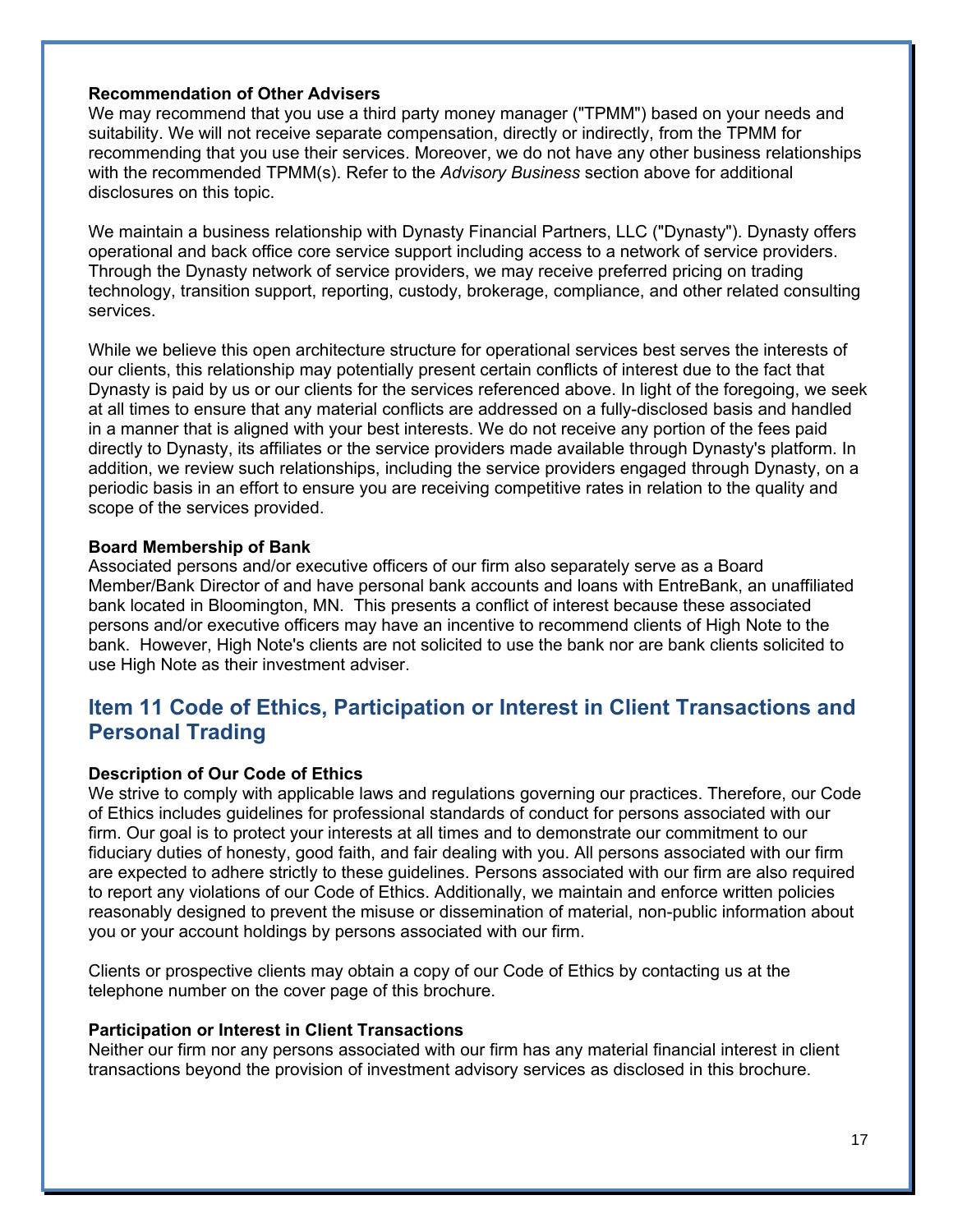### **Personal Trading Practices**

Our firm or persons associated with our firm may buy or sell the same securities that we recommend to you or securities in which you are already invested. A conflict of interest exists in such cases because we have the ability to trade ahead of you and potentially receive more favorable prices than you will receive. To mitigate this conflict of interest, it is our policy that neither our firm nor persons associated with our firm shall have priority over your account in the purchase or sale of securities.

### **Aggregated Trading**

Our firm or persons associated with our firm may buy or sell securities for you at the same time we or persons associated with our firm buy or sell such securities for our own account. We may also combine our orders to purchase securities with your orders to purchase securities ("aggregated trading"). Refer to the *Brokerage Practices* section in this brochure for information on our aggregated trading practices.

A conflict of interest exists in such cases because we have the ability to trade ahead of you and potentially receive more favorable prices than you will receive. To eliminate this conflict of interest, it is our policy that neither our firm nor persons associated with our firm shall have priority over your account in the purchase or sale of securities.

# **Item 12 Brokerage Practices**

We recommend the brokerage and custodial services of Charles Schwab (whether one or more "Custodian" or "Schwab"). Your assets must be maintained in an account at a "qualified custodian," generally a broker-dealer or bank. In recognition of the value of the services the Custodian provides, you may pay higher commissions and/or trading costs than those that may be available elsewhere.

We seek to recommend a custodian/broker that will hold your assets and execute transactions on terms that are, overall, the most favorable compared to other available providers and their services. We consider various factors, including:

- Capability to buy and sell securities for your account itself or to facilitate such services.
- The likelihood that your trades will be executed.
- Availability of investment research and tools.
- Overall quality of services.
- Competitiveness of price.
- Reputation, financial strength, and stability.
- Existing relationship with our firm and our other clients.

### **Research and Other Soft Dollar Benefits**

We do not have any soft dollar arrangements.

#### **Economic Benefits**

As a registered investment adviser, we have access to the institutional platform of your account custodian. As such, we will also have access to research products and services from your account custodian and/or other brokerage firm. These products may include financial publications, information about particular companies and industries, research software, and other products or services that provide lawful and appropriate assistance to our firm in the performance of our investment decisionmaking responsibilities. Such research products and services are provided to all investment advisers that utilize the institutional services platforms of these firms, and are not considered to be paid for with soft dollars. However, you should be aware that the commissions charged by a particular broker for a particular transaction or set of transactions may be greater than the amounts another broker who did not provide research services or products might charge.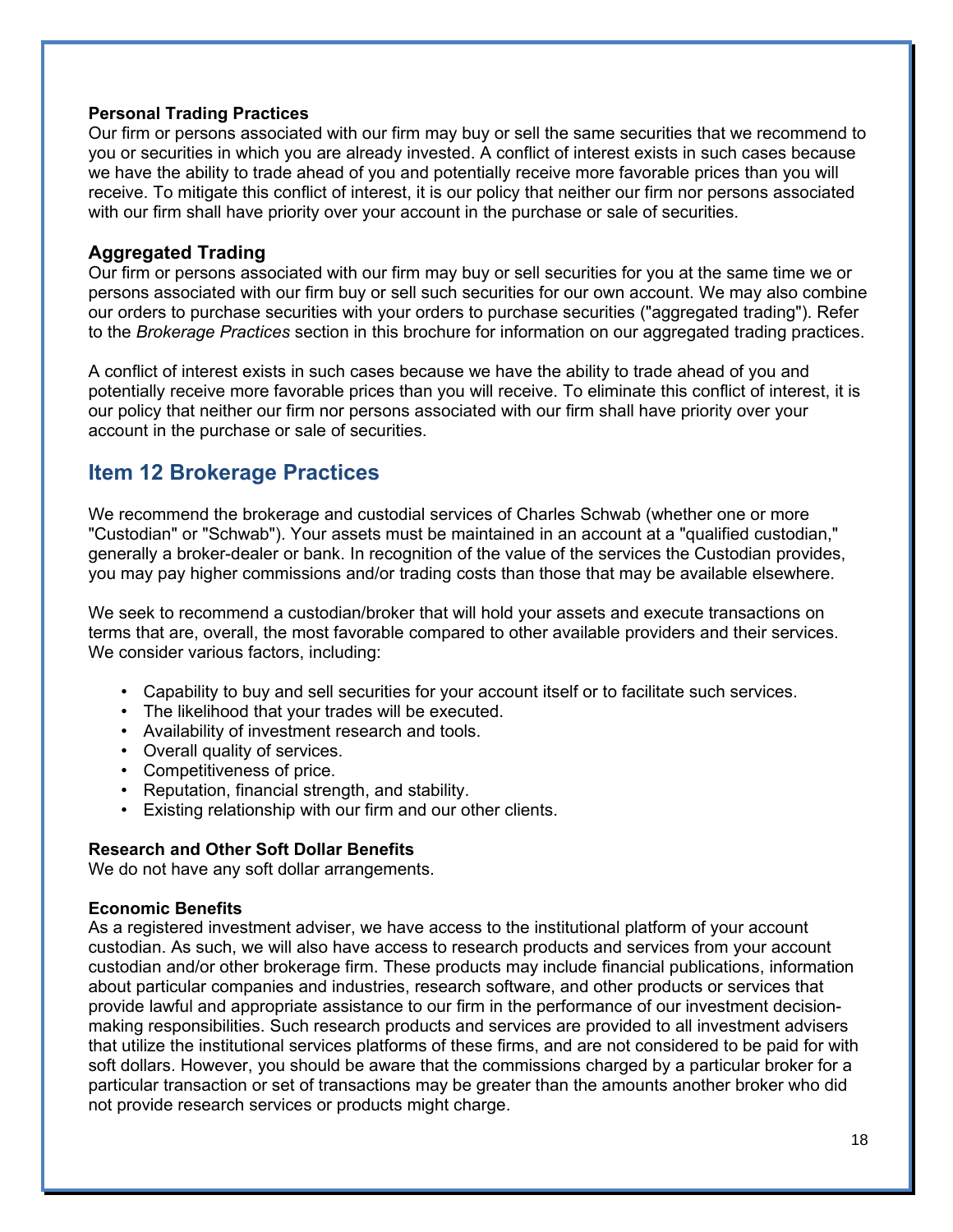### **Schwab - Your Custody and Brokerage Costs**

For our clients' accounts it maintains, Schwab generally does not charge you separately for custody services but is compensated by charging you commissions or other fees on trades that it executes or that settle into your Schwab account. Schwab's commission rates and/or asset-based fees applicable to our client accounts were negotiated based on our commitment to maintain \$250 million of our clients' assets statement equity in accounts at Schwab. This commitment benefits you because the overall commission rates and/or asset-based fees you pay are lower than they would be if we had not made the commitment. In addition to commission rates and/or asset-based fees Schwab charges you a flat dollar amount as a "prime broker" or "trade away" fee for each trade that we have executed by a different broker-dealer but where the securities bought or the funds from the securities sold are deposited (settled) into your Schwab account. These fees are in addition to the commissions or other compensation you pay the executing broker-dealer. Because of this, in order to minimize your trading costs, we have Schwab execute most trades for your account.

### **Schwab Adviser Services**

Schwab Advisor Services (formerly called Schwab Institutional) is Schwab's business serving independent investment advisory firms like us. They provide us and our clients with access to its institutional brokerage - trading, custody, reporting and related services - many of which are not typically available to Schwab retail customers. Schwab also makes available various support services. Some of those services help us manage or administer our clients' accounts while others help us manage and grow our business. Schwab's support services are generally available on an unsolicited basis (we don't have to request them) and at no charge to us.

#### Services that Benefit You

Schwab's institutional brokerage services include access to a broad range of investment products, execution of securities transactions, and custody of client assets. The investment products available through Schwab include some to which we might not otherwise have access or that would require a significantly higher minimum initial investment by our clients. Schwab's services described in this paragraph generally benefit you and your account.

#### Services that May Not Directly Benefit You

Schwab also makes available to us other products and services that benefit us but may not directly benefit you or your account. These products and services assist us in managing and administering our clients' accounts. They include investment research, both Schwab's own and that of third parties. We may use this research to service all or some substantial number of our clients' accounts, including accounts not maintained at Schwab. In addition to investment research, Schwab also makes available software and other technology that:

- provide access to client account data (such as duplicate trade confirmations and account statements);
- facilitate trade execution and allocate aggregated trade orders for multiple client accounts;
- provide pricing and other market data to facilitate payment of our fees from our clients' accounts; and
- assist with back-office functions, recordkeeping and client reporting.

#### Services that Generally Benefit Only Us

Schwab also offers other services intended to help us manage and further develop our business enterprise. These services include:

- educational conferences and events;
- technology, compliance, legal, and business consulting;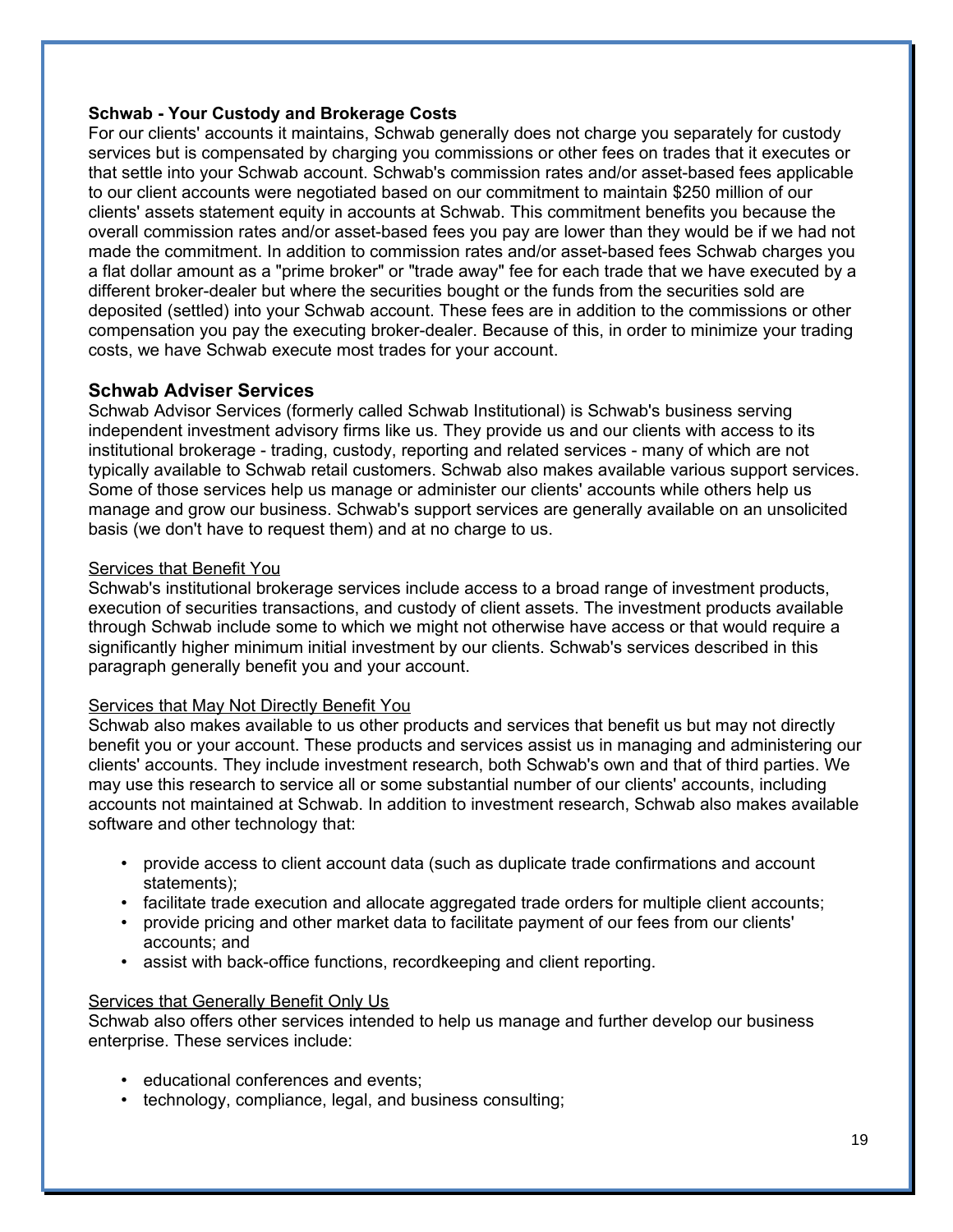- publications and conferences on practice management and business succession;
- access to employee benefits providers, human capital consultants and insurance providers; and
- discount of up to \$4,250 on PortfolioCenter® Reporting Software.

Schwab may provide some of these services itself. In other cases, it will arrange for third-party vendors to provide the services to us. Schwab may also discount or waive its fees for some of these services or pay all or a part of a third party's fees. Schwab may also provide us with other benefits such as occasional business entertainment of our personnel.

### **Our Interest in Schwab's Services**

The availability of these services from Schwab benefits us because we do not have to produce or purchase them. These services may give us an incentive to recommend that you maintain your account with Schwab based on our interest in receiving Schwab's services that benefit our business rather than based on your interest in receiving the best value in custody services and the most favorable execution of your transactions. This is a potential conflict of interest. We believe, however, that our selection of Schwab as custodian and broker is in the best interests of our clients. It is primarily supported by the scope, quality and price of Schwab's services (based on the factors discussed above - see "The Custodian and Broker We Use") and not Schwab's services that benefit only us. We do not believe that maintaining our client's assets at Schwab for services presents a material conflict of interest.

#### **Brokerage for Client Referrals**

We do not receive client referrals from broker-dealers in exchange for cash or other compensation, such as brokerage services or research.

#### **Directed Brokerage**

We routinely require that you direct our firm to execute transactions through Charles Schwab. As such, we may be unable to achieve the most favorable execution of your transactions and you may pay higher brokerage commissions than you might otherwise pay through another broker-dealer that offers the same types of services. Not all advisers require their clients to direct brokerage.

### **Aggregated Trades**

We combine multiple orders for shares of the same securities purchased for discretionary advisory accounts we manage (this practice is commonly referred to as "aggregated trading"). We will then distribute a portion of the shares to participating accounts in a fair and equitable manner. Generally, participating accounts will pay a fixed transaction cost regardless of the number of shares transacted. In certain cases, each participating account pays an average price per share for all transactions and pays a proportionate share of all transaction costs on any given day. In the event an order is only partially filled, the shares will be allocated to participating accounts in a fair and equitable manner, typically in proportion to the size of each client's order. Accounts owned by our firm or persons associated with our firm may participate in aggregated trading with your accounts; however, they will not be given preferential treatment.

We do not aggregate trades for non-discretionary accounts. Accordingly, non-discretionary accounts may pay different costs than discretionary accounts pay. If you enter into non-discretionary arrangements with our firm, we may not be able to buy and sell the same quantities of securities for you and you may pay higher commissions, fees, and/or transaction costs than clients who enter into discretionary arrangements with our firm.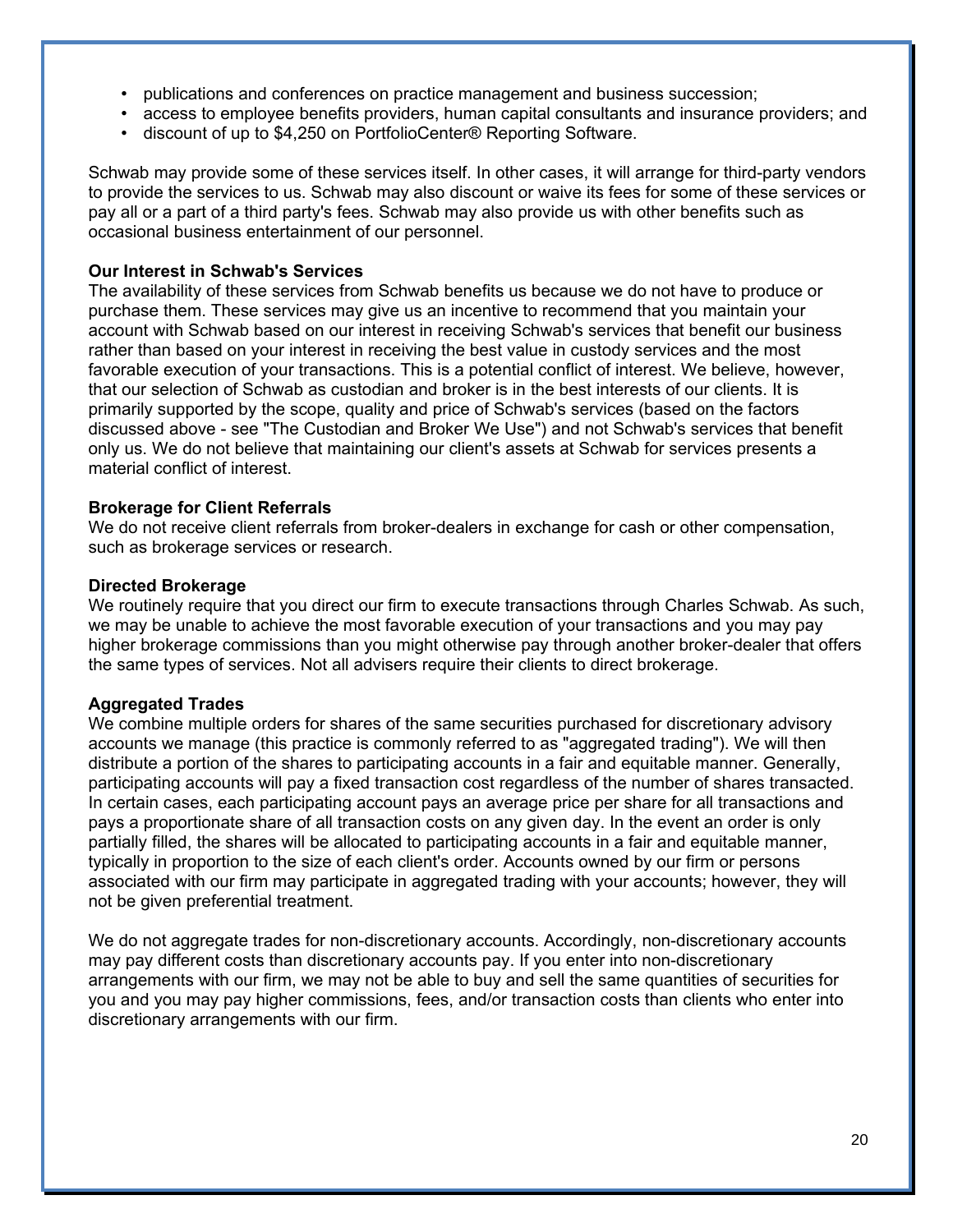### **Mutual Fund Share Classes**

Mutual funds are sold with different share classes, which carry different cost structures. Each available share class is described in the mutual fund's prospectus. When we purchase, or recommend the purchase of, mutual funds for a client, we select the share class that is deemed to be in the client's best interest, taking into consideration cost, tax implications, and other factors. When the fund is available for purchase at net asset value, we will purchase, or recommend the purchase of, the fund at net asset value. We also review the mutual funds held in accounts that come under our management to determine whether a more beneficial share class is available, considering cost, tax implications, and the impact of contingent deferred sales charges.

# **Item 13 Review of Accounts**

Michael Forrester, Chief Investment Officer and Chief Compliance Officer, will monitor your accounts on an ongoing basis and will conduct account reviews at least annually, to ensure the advisory services provided to you are consistent with your investment needs and objectives. Additional reviews may be conducted based on various circumstances, including, but not limited to:

- contributions and withdrawals;
- year-end tax planning;
- market moving events;
- security specific events; and/or
- changes in your risk/return objectives.

The individuals conducting reviews may vary from time to time, as personnel join or leave our firm.

We will not provide you with regular written reports. You will receive trade confirmations and monthly or quarterly statements from your account custodian(s).

Michael Forrester, Chief Investment Officer and Chief Compliance Officer, will review financial plans as needed. These reviews are provided as part of the contracted services. We do not assess additional fees for financial plan reviews. Generally, we will contact you periodically to determine whether any updates may be needed based on changes in your circumstances. Changed circumstances may include, but are not limited to marriage, divorce, birth, death, inheritance, lawsuit, retirement, job loss and/or disability, among others. We recommend meeting with you at least annually to review and update your plan if needed. Additional reviews will be conducted upon your request. Written updates to the financial plan may be provided in conjunction with the review. Updates to your financial plan may be subject to our then current hourly rate, which you must approve in writing and in advance of the update. If you implement financial planning advice, you will receive trade confirmations and monthly or quarterly statements from relevant custodians.

# **Item 14 Client Referrals and Other Compensation**

### **Charles Schwab & Co., Inc - Institutional**

In addition, we receive an economic benefit from Schwab in the form of the support products and services it makes available to us and other independent investment advisors whose clients maintain their accounts at Schwab. These products and services, how they benefit us, and the related conflicts of interest are described above (see *Item 12 - Brokerage Practices*). The availability to us of Schwab's products and services is not based on us giving particular investment advice, such as buying particular securities for our clients.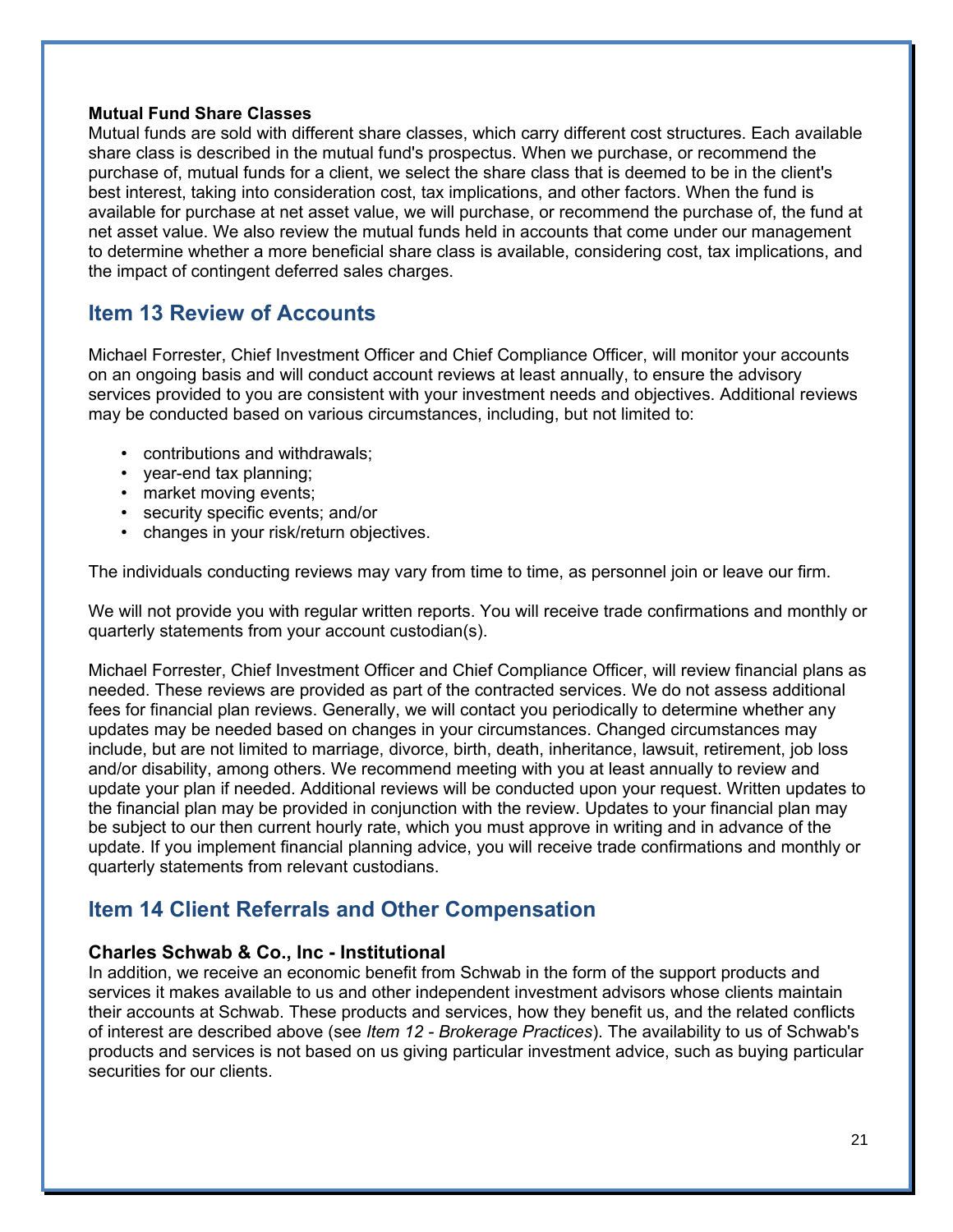As disclosed under the *Fees and Compensation* section in this brochure, persons providing investment advice on behalf of our firm are licensed insurance agents. For information on the conflicts of interest this presents, and how we address these conflicts, refer to the *Fees and Compensation* section.

We directly compensate non-employee (outside) consultants, individuals, and/or entities (solicitors) for client referrals. In order to receive a cash referral fee from us, solicitors must comply with the requirements of the jurisdictions in which they operate. If you were referred to us by a solicitor, you should have received a copy of this brochure along with the solicitor's disclosure statement at the time of the referral. If you become a client, the solicitor that referred you to us will receive a percentage of the advisory fee you pay us for as long as you are our client, or until such time as our agreement with the solicitor expires. You will not pay additional fees because of this referral arrangement. Referral fees paid to a solicitor are contingent upon your entering into an advisory agreement with us. Therefore, a solicitor has a financial incentive to recommend us to you for advisory services. This creates a conflict of interest; however, you are not obligated to retain us for advisory services. Comparable services and/or lower fees may be available through other firms.

Solicitors that refer business to more than one investment adviser may have a financial incentive to recommend advisers with more favorable compensation arrangements. We request that our solicitors disclose to you whether multiple referral relationships exist and that comparable services may be available from other advisers for lower fees and/or where the solicitor's compensation is less favorable.

#### **Employee Referral Program**

High Note pays incentives to employees for client referrals that result in a new client relationship. An employee who successfully refers clients will be compensated in a single payment equal to a percentage of the first year's annual revenues. The incentive paid to the referring party does not increase the fee charged to the client by High Note.

# **Item 15 Custody**

As paying agent for our firm, your independent custodian will directly debit your account(s) for the payment of our advisory fees. This ability to deduct our advisory fees from your accounts causes our firm to exercise limited custody over your funds or securities. We do not have physical custody of any of your funds and/or securities. Your funds and securities will be held with a bank, broker-dealer, or other qualified custodian. You will receive account statements from the qualified custodian(s) holding your funds and securities at least quarterly. The account statements from your custodian(s) will indicate the amount of our advisory fees deducted from your account(s) each billing period. You should carefully review account statements for accuracy.

### **Wire Transfer and/or Standing Letter of Authorization**

Our firm, or persons associated with our firm, may effect wire transfers from client accounts to one or more third parties designated, in writing, by the client without obtaining written client consent for each separate, individual transaction, as long as the client has provided us with written authorization to do so. Such written authorization is known as a Standing Letter of Authorization. An adviser with authority to conduct such third party wire transfers has access to the client's assets, and therefore has custody of the client's assets in any related accounts.

However, we do not have to obtain a surprise annual audit, as we otherwise would be required to by reason of having custody, as long as we meet the following criteria:

1. You provide a written, signed instruction to the qualified custodian that includes the third party's name and address or account number at a custodian;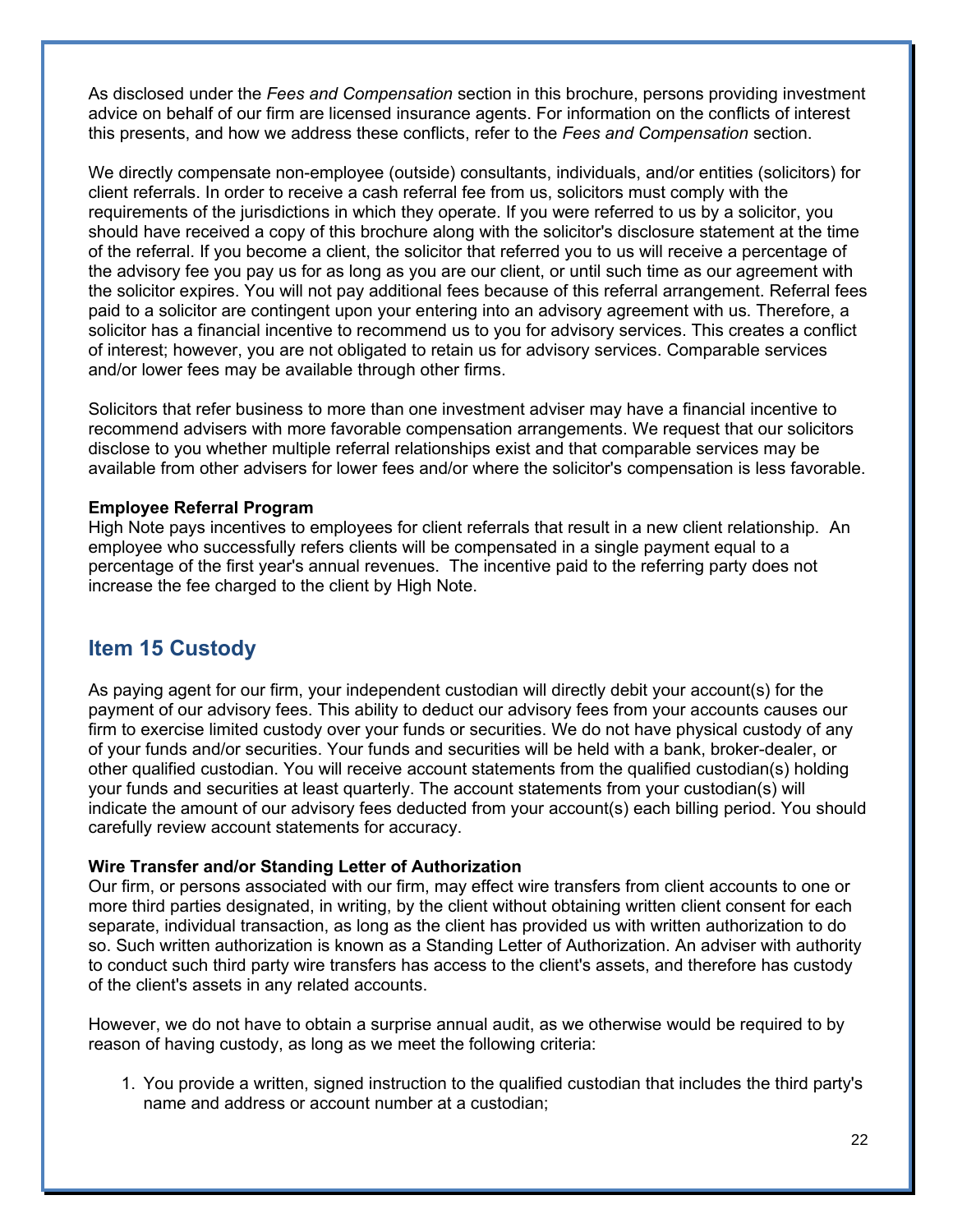- 2. You authorize us in writing to direct transfers to the third party either on a specified schedule or from time to time;
- 3. Your qualified custodian verifies your authorization (e.g., signature review) and provides a transfer of funds notice to you promptly after each transfer;
- 4. You can terminate or change the instruction;
- 5. We have no authority or ability to designate or change the identity of the third party, the address, or any other information about the third party;
- 6. We maintain records showing that the third party is not a related party to us nor located at the same address as us; and
- 7. Your qualified custodian sends you, in writing, an initial notice confirming the instruction and an annual notice reconfirming the instruction.

We hereby confirm that we meet the above criteria.

# **Item 16 Investment Discretion**

Before we can buy or sell securities on your behalf, you must first sign our discretionary management agreement and the appropriate trading authorization forms.

You may grant our firm discretion over the selection and amount of securities to be purchased or sold for your account(s), the broker or dealer to be used for each transaction, and over the commission rates to be paid without obtaining your consent or approval prior to each transaction. You may specify investment objectives, guidelines, and/or impose certain conditions or investment parameters for your account(s). For example, you may specify that the investment in any particular stock or industry should not exceed specified percentages of the value of the portfolio and/or restrictions or prohibitions of transactions in the securities of a specific industry or security. Refer to the *Advisory Business* section in this Brochure for more information on our discretionary management services.

If you enter into non-discretionary arrangements with our firm, we will obtain your approval prior to the execution of any transactions for your account(s). You have an unrestricted right to decline to implement any advice provided by our firm on a non-discretionary basis.

# **Item 17 Voting Client Securities**

We will not vote proxies on behalf of your advisory accounts. At your request, we may offer you advice regarding corporate actions and the exercise of your proxy voting rights. If you own shares of applicable securities, you are responsible for exercising your right to vote as a shareholder.

In most cases, you will receive proxy materials directly from the account custodian. However, in the event we were to receive any written or electronic proxy materials, we would forward them directly to you by mail, unless you have authorized our firm to contact you by electronic mail, in which case, we would forward any electronic solicitations to vote proxies.

# **Item 18 Financial Information**

Our firm does not have any financial condition or impairment that would prevent us from meeting our contractual commitments to you. We do not take physical custody of client funds or securities, or serve as trustee or signatory for client accounts, and we do not require the prepayment of more than \$1,200 in fees six or more months in advance. Therefore, we are not required to include a financial statement with this brochure.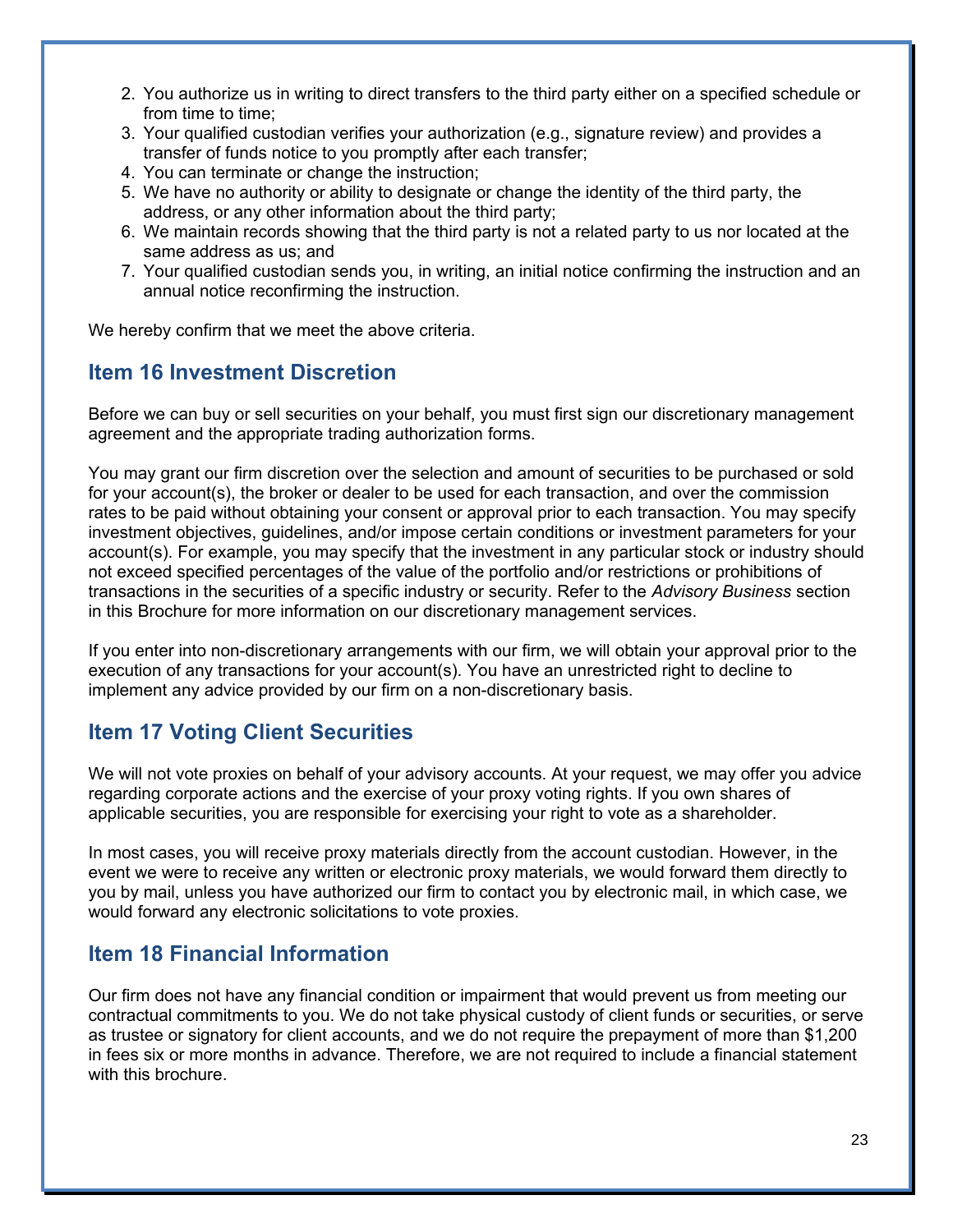We have not filed a bankruptcy petition at any time in the past ten years.

# **Item 19 Requirements for State-Registered Advisers**

We are a federally registered investment adviser; therefore, we are not required to respond to this item.

# **Item 20 Additional Information**

### **Trade Errors**

In the event a trading error occurs in your account, our policy is to restore your account to the position it should have been in had the trading error not occurred. Depending on the circumstances, corrective actions may include canceling the trade, adjusting an allocation, and/or reimbursing the account.

### **Class Action Lawsuits**

We do not determine if securities held by you are the subject of a class action lawsuit or whether you are eligible to participate in class action settlements or litigation nor do we initiate or participate in litigation to recover damages on your behalf for injuries as a result of actions, misconduct, or negligence by issuers of securities held by you.

#### **IRA Rollover Considerations**

As part of our investment advisory services to you, we may recommend that you withdraw the assets from your employer's retirement plan and roll the assets over to an individual retirement account ("IRA") that we will manage on your behalf. If you elect to roll the assets to an IRA that is subject to our management, we will charge you an asset based fee as set forth in the agreement you executed with our firm. This practice presents a conflict of interest because persons providing investment advice on our behalf have an incentive to recommend a rollover to you for the purpose of generating fee based compensation rather than solely based on your needs. You are under no obligation, contractually or otherwise, to complete the rollover. Moreover, if you do complete the rollover, you are under no obligation to have the assets in an IRA managed by our firm.

Many employers permit former employees to keep their retirement assets in their company plan. Also, current employees can sometimes move assets out of their company plan before they retire or change jobs. In determining whether to complete the rollover to an IRA, and to the extent the following options are available, you should consider the costs and benefits of:

- 1. Leaving the funds in your employer's (former employer's) plan.
- 2. Moving the funds to a new employer's retirement plan.
- 3. Cashing out and taking a taxable distribution from the plan.
- 4. Rolling the funds into an IRA rollover account.

Each of these options has advantages and disadvantages and before making a change we encourage you to speak with your CPA and/or tax attorney.

If you are considering rolling over your retirement funds to an IRA for us to manage here are a few points to consider before you do so:

- 1. Determine whether the investment options in your employer's retirement plan address your needs or whether you might want to consider other types of investments.
	- a. Employer retirement plans generally have a more limited investment menu than IRAs.
	- b. Employer retirement plans may have unique investment options not available to the public such as employer securities, or previously closed funds.